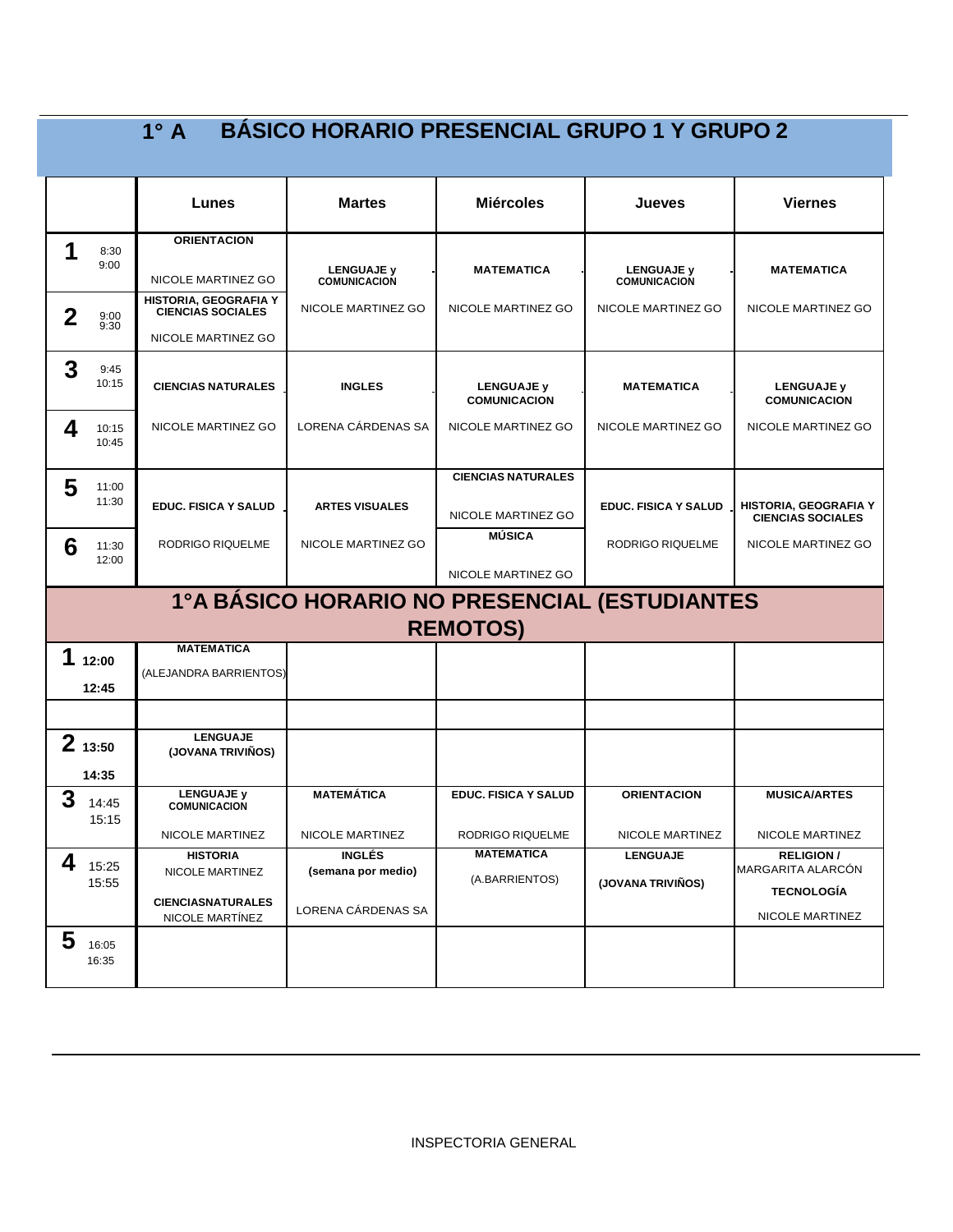|   |                 | Lunes                                             | <b>Martes</b>                            | <b>Miércoles</b>                      | Jueves                                            | <b>Viernes</b>                      |
|---|-----------------|---------------------------------------------------|------------------------------------------|---------------------------------------|---------------------------------------------------|-------------------------------------|
| 1 | 8:30<br>9:00    | <b>ORIENTACION</b>                                |                                          |                                       |                                                   |                                     |
|   |                 | PAULINA SANTIS TAP                                | <b>LENGUAJE y</b><br><b>COMUNICACION</b> | <b>EDUC. FISICA Y SALUD</b>           | <b>MATEMATICA</b>                                 | EDUC. FISICA Y SALUD                |
| 2 | 9:00<br>9:30    | <b>CIENCIAS NATURALES</b>                         | PAULINA SANTIS TAP                       | RODRIGO RIQUELME                      | PAULINA SANTIS TAP                                | RODRIGO RIQUELME                    |
|   |                 | PAULINA SANTIS TAP                                |                                          |                                       |                                                   |                                     |
| 3 | 9:45<br>10:15   | <b>INGLES</b>                                     | <b>MATEMATICA</b>                        | <b>LENGUAJE y</b>                     | <b>LENGUAJE y</b>                                 | <b>LENGUAJE y</b>                   |
|   |                 |                                                   |                                          | <b>COMUNICACION</b>                   | <b>COMUNICACION</b>                               | <b>COMUNICACION</b>                 |
| 4 | 10:15<br>10:45  | LORENA CÁRDENAS SA                                | PAULINA SANTIS TAP                       | PAULINA SANTIS TAP                    | PAULINA SANTIS TAP                                | PAULINA SANTIS TAP                  |
| 5 | 11:00           | HISTORIA, GEOGRAFIA Y<br><b>CIENCIAS SOCIALES</b> |                                          |                                       |                                                   |                                     |
|   | 11:30           | PAULINA SANTIS TAP                                | <b>ARTES VISUALES</b>                    | <b>MATEMATICA</b>                     | HISTORIA, GEOGRAFIA Y<br><b>CIENCIAS SOCIALES</b> | <b>CIENCIAS NATURALES</b>           |
| 6 | 11:30<br>12:00  | <b>MÚSICA</b>                                     | PAULINA SANTIS TAP                       | PAULINA SANTIS TAP                    | PAULINA SANTIS TAP                                | PAULINA SANTIS TAP                  |
|   |                 | PAULINA SANTIS TAP                                |                                          |                                       |                                                   |                                     |
|   |                 |                                                   |                                          | <b>REMOTOS)</b>                       | 1°B BÁSICO HORARIO NO PRESENCIAL (ESTUDIANTES     |                                     |
| 1 | 12:00           |                                                   |                                          | <b>LENGUAJE</b><br>(JOVANA TRIVIÑOS)  |                                                   |                                     |
|   | 12:45           |                                                   |                                          |                                       |                                                   |                                     |
|   |                 |                                                   |                                          | <b>MATEMATICA</b>                     |                                                   |                                     |
|   | 213:50<br>14:35 |                                                   |                                          | (A.BARRIENTOS)                        |                                                   |                                     |
| 3 | 14:45           | <b>LENGUAJE v</b><br><b>COMUNICACIÓN</b>          | <b>MATEMATICA</b>                        | <b>HISTORIA/CIENCIAS</b>              | .RELIGION/<br><b>MARGARITA ALARCON</b>            | <b>INGLES</b><br>(SEMANA POR MEDIO) |
|   | 15:15           | PAULINA SANTIS TAP                                | PAULINA SANTIS TAP                       | PAULINA SANTIS TAP                    | <b>TECNOLOGÍA</b><br><b>PAULINA SANTIS</b>        | LORENA CÁRDENAS SA                  |
| 4 | 15:25           | <b>ORIENTACION</b>                                | <b>EDUC. FISICA Y SALUD</b>              | <b>MUSICA/ARTES</b>                   | <b>MATEMATICA</b>                                 | <b>LENGUAJE</b>                     |
|   | 15:55           | PAULINA SANTIS TAP                                | RODRIGO RIQUELME                         | <b>VISUALES</b><br>PAULINA SANTIS TAP | (A.BARRIENTOS)                                    | (JOVANA TRIVIÑOS)                   |
|   |                 |                                                   |                                          |                                       |                                                   |                                     |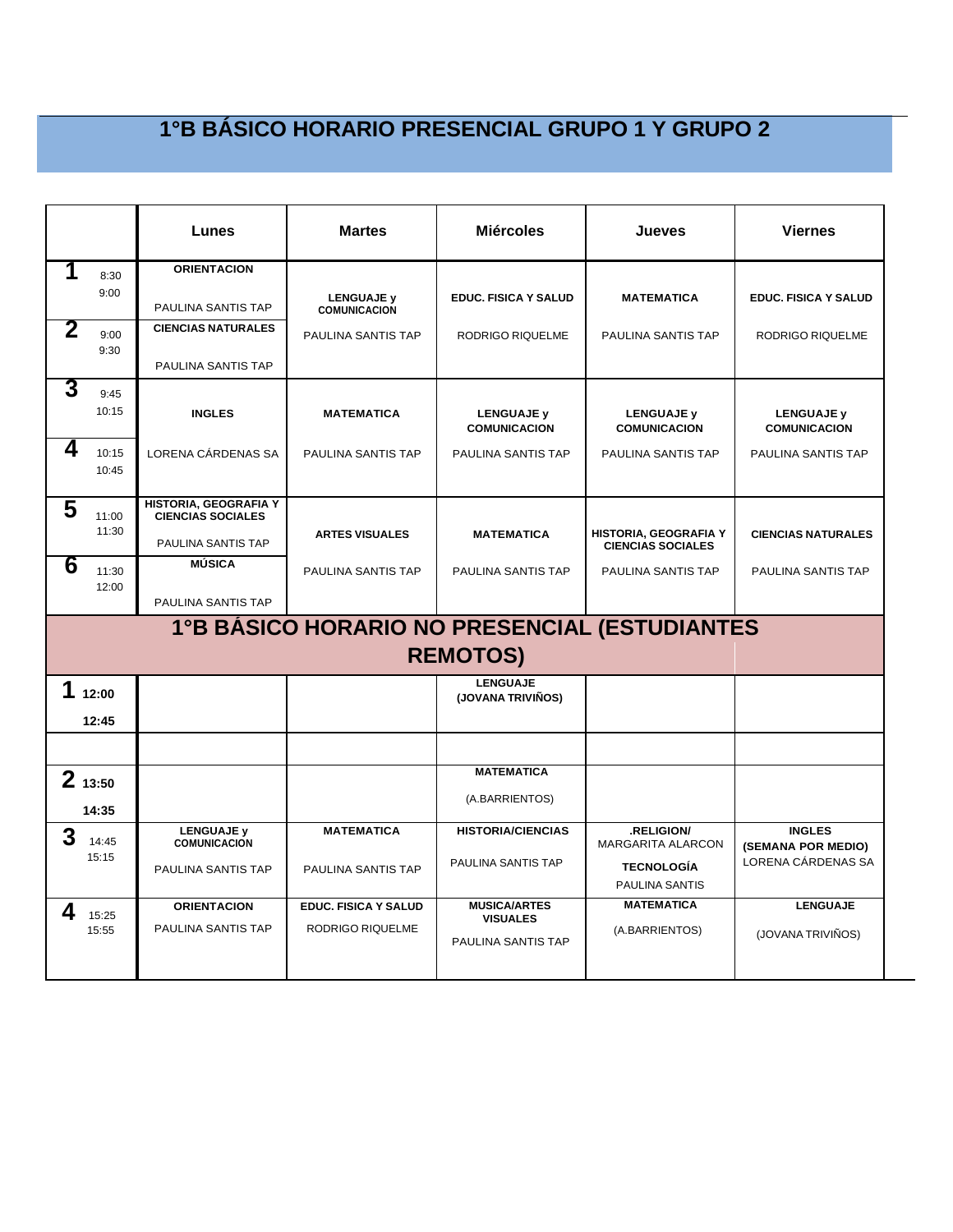|             |                 |                                                   | 1°C BÁSICO HORARIO PRESENCIAL GRUPO 1 Y GRUPO 2                            |                                                            |                                                           |                                              |
|-------------|-----------------|---------------------------------------------------|----------------------------------------------------------------------------|------------------------------------------------------------|-----------------------------------------------------------|----------------------------------------------|
|             |                 | Lunes                                             | <b>Martes</b>                                                              | <b>Miércoles</b>                                           | Jueves                                                    | <b>Viernes</b>                               |
| 1           | 8:30            | <b>ORIENTACION</b>                                |                                                                            |                                                            |                                                           |                                              |
|             | 9:00            | LEONOR LAZO J.                                    | <b>EDUC. FISICA Y SALUD</b>                                                | <b>LENGUAJE y</b><br><b>COMUNICACION</b>                   | <b>LENGUAJE y</b><br><b>COMUNICACION</b>                  | <b>MATEMATICA</b>                            |
| $\mathbf 2$ | 9:00<br>9:30    | <b>MÚSICA</b>                                     | RODRIGO RIQUELME                                                           | LEONOR LAZO J.                                             | LEONOR LAZO J.                                            | LEONOR LAZO J.                               |
|             |                 | LEONOR LAZO J.                                    |                                                                            |                                                            |                                                           |                                              |
| 3           | 9:45<br>10:15   | HISTORIA, GEOGRAFIA Y<br><b>CIENCIAS SOCIALES</b> | <b>LENGUAJE y</b><br><b>COMUNICACION</b>                                   | <b>MATEMATICA</b>                                          | <b>MATEMATICA</b>                                         | <b>LENGUAJE y</b><br><b>COMUNICACION</b>     |
| 4           | 10:15<br>10:45  | LEONOR LAZO J.                                    | LEONOR LAZO J.                                                             | LEONOR LAZO J.                                             | LEONOR LAZO J.                                            | LEONOR LAZO J.                               |
| 5           | 11:00           |                                                   |                                                                            |                                                            | <b>CIENCIAS NATURALES</b>                                 |                                              |
|             | 11:30           | <b>CIENCIAS NATURALES</b>                         | <b>INGLES</b>                                                              | <b>EDUC. FISICA Y SALUD</b>                                | LEONOR LAZO J.                                            | <b>ARTES VISUALES</b>                        |
| 6           | 11:30           | LEONOR LAZO J.                                    | LORENA CÁRDENAS SA                                                         | <b>RODRIGO RIQUELME</b>                                    | HISTORIA, GEOGRAFIA Y<br><b>CIENCIAS SOCIALES</b>         | LEONOR LAZO J.                               |
|             | 12:00           |                                                   |                                                                            |                                                            | LEONOR LAZO J.                                            |                                              |
|             |                 |                                                   |                                                                            | <b>REMOTOS)</b>                                            | <b>1°C BÁSICO HORARIO NO PRESENCIAL (ESTUDIANTES)</b>     |                                              |
| 1           | 12:00           |                                                   | <b>MATEMATICA</b>                                                          |                                                            |                                                           |                                              |
|             | 12:45           |                                                   | ALEJANDRA BARRIENTOS                                                       |                                                            |                                                           |                                              |
|             |                 |                                                   |                                                                            |                                                            |                                                           |                                              |
|             | 213:50<br>14:35 |                                                   | <b>LENGUAJE</b><br>(JOVANA TRIVIÑOS)                                       |                                                            | <b>LENGUAJE</b><br>(JOVANA TRIVIÑOS)                      |                                              |
| 3           | 14:45<br>15:15  | <b>EDUC. FISICA Y SALUD</b><br>RODRIGO RIQUELME   | <b>RELIGION</b><br>MARGARITA ALARCON /<br><b>TECNOLOGÍA</b><br>LEONOR LAZO | <b>LENGUAJE y</b><br><b>COMUNICACION</b><br>LEONOR LAZO J. | <b>INGLES</b><br>(SEMANA POR MEDIO)<br>LORENA CÁRDENAS SA | <b>HISTORIA / CIENCIAS</b><br>LEONOR LAZO J. |
| 4           | 15:25<br>15:55  | <b>MATEMATICA</b><br>LEONOR LAZO J.               | <b>MUSICA/ARTES</b><br><b>VISUALES</b><br>LEONOR LAZO J.                   | <b>ORIENTACION</b><br>LEONOR LAZO J.                       |                                                           | <b>MATEMATICA</b><br>ALEJANDRA BARRIENTOS    |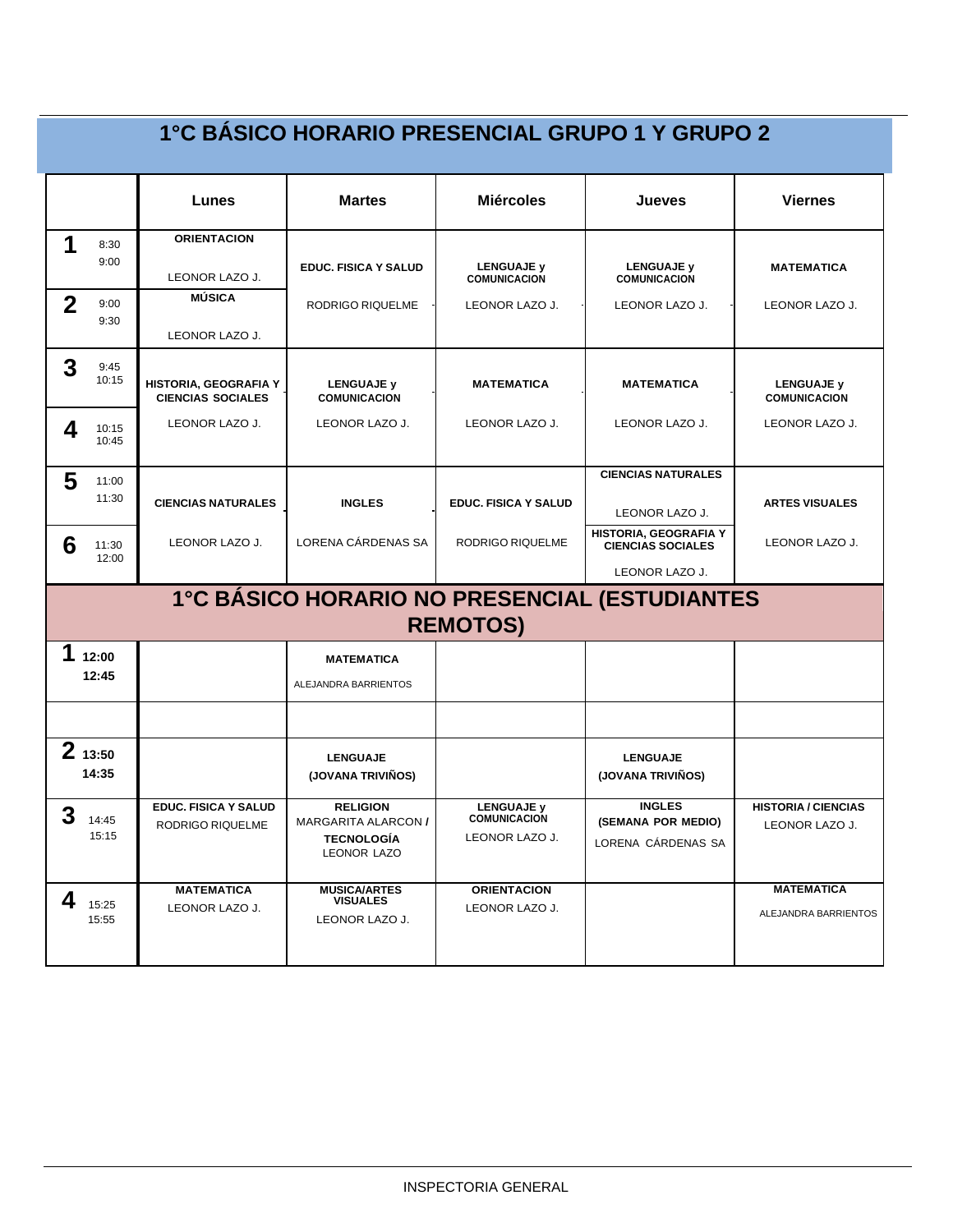|                |                 |                                                                                       | 2ºA BÁSICO HORARIO PRESENCIAL GRUPO 1 Y GRUPO 2           |                                                                                  |                                                |                                          |
|----------------|-----------------|---------------------------------------------------------------------------------------|-----------------------------------------------------------|----------------------------------------------------------------------------------|------------------------------------------------|------------------------------------------|
|                |                 | Lunes                                                                                 | <b>Martes</b>                                             | <b>Miércoles</b>                                                                 | Jueves                                         | <b>Viernes</b>                           |
|                |                 | <b>ORIENTACION</b>                                                                    |                                                           |                                                                                  |                                                |                                          |
| 1              | 8:30<br>9:00    | <b>CECILIA HEVIA BUST</b>                                                             | <b>INGLES</b>                                             | <b>LENGUAJE y</b><br><b>COMUNICACION</b>                                         | <b>LENGUAJE y</b><br><b>COMUNICACION</b>       | <b>MATEMATICA</b>                        |
| $\overline{2}$ | 9:00<br>9:30    | <b>CIENCIAS NATURALES</b>                                                             | LORENA CÁRDENAS SA -                                      | CECILIA HEVIA BUST                                                               | CECILIA HEVIA BUST                             | CECILIA HEVIA BUST                       |
|                |                 | CECILIA HEVIA BUST                                                                    |                                                           |                                                                                  |                                                |                                          |
| 3              | 9:45<br>10:15   | <b>EDUC. FISICA Y SALUD</b>                                                           | <b>LENGUAJE y</b><br><b>COMUNICACION</b>                  | <b>EDUC. FISICA Y SALUD</b>                                                      | <b>MATEMATICA</b>                              | <b>LENGUAJE y</b><br><b>COMUNICACION</b> |
| 4              | 10:15<br>10:45  | RODRIGO RIQUELME                                                                      | CECILIA HEVIA BUST                                        | RODRIGO RIQUELME                                                                 | CECILIA HEVIA BUST                             | CECILIA HEVIA BUST                       |
|                |                 | <b>MÚSICA</b>                                                                         |                                                           |                                                                                  |                                                |                                          |
| 5              | 11:00<br>11:30  | NICOLE MARTINEZ GO                                                                    | HISTORIA, GEOGRAFIA Y<br><b>CIENCIAS SOCIALES</b>         | <b>MATEMATICA</b>                                                                | <b>ARTES VISUALES</b>                          | <b>CIENCIAS NATURALES</b>                |
| 6              | 11:30<br>12:00  | HISTORIA, GEOGRAFIA Y<br><b>CIENCIAS SOCIALES</b>                                     | <b>CECILIA HEVIA BUST</b>                                 | CECILIA HEVIA BUST                                                               | CECILIA HEVIA BUST                             | CECILIA HEVIA BUST                       |
|                |                 | <b>CECILIA HEVIA BUST</b>                                                             |                                                           |                                                                                  |                                                |                                          |
|                |                 |                                                                                       | 2ºA BÁSICO HORARIO NO PRESENCIAL (ESTUDIANTES             |                                                                                  |                                                |                                          |
|                |                 |                                                                                       |                                                           | <b>REMOTOS)</b>                                                                  |                                                |                                          |
| 1              | 11:00<br>11:45  |                                                                                       |                                                           |                                                                                  |                                                | <b>LENGUAJE</b><br>(JOVANA TRIVIÑOS)     |
|                | 212:00          |                                                                                       |                                                           |                                                                                  | <b>LENGUAJE</b>                                | <b>MATEMATICA</b>                        |
|                | 12:45           |                                                                                       |                                                           |                                                                                  | (JOVANA TRIVIÑOS)                              | ALEJANDRA .BARRIENTOS                    |
|                | 313:50<br>14:35 |                                                                                       |                                                           |                                                                                  |                                                |                                          |
| 4              | 14:45<br>15:15  | <b>MATEMATICA</b><br>ALEJANDRA .BARRIENTOS                                            | <b>INGLES</b><br>(Semana por medio)<br>LORENA CÁRDENAS SA | <b>MUSICA</b><br>NICOLEMARTINEZ<br><b>ARTES VISUALES</b><br><b>CECILIA HEVIA</b> | <b>HISTORIA/CIENCIAS</b><br>CECILIA HEVIA BUST | <b>ORIENTACION</b><br>CECILIA HEVIA BUST |
| 5              | 15:25<br>15:55  | <b>LENGUAJE y</b><br><b>COMUNICACION</b><br>CECILIA HEVIA BUST                        | <b>MATEMATICA</b><br>CECILIA HEVIA BUST                   | <b>EDUC. FISICA Y SALUD</b><br>RODRIGO RIQUELME                                  |                                                |                                          |
| 6              | 16:05<br>16:35  | <b>RELIGION</b><br><b>MARGARITA ALARCON /</b><br><b>TECNOLOGÍA</b><br>NICOLE MARTINEZ |                                                           |                                                                                  |                                                |                                          |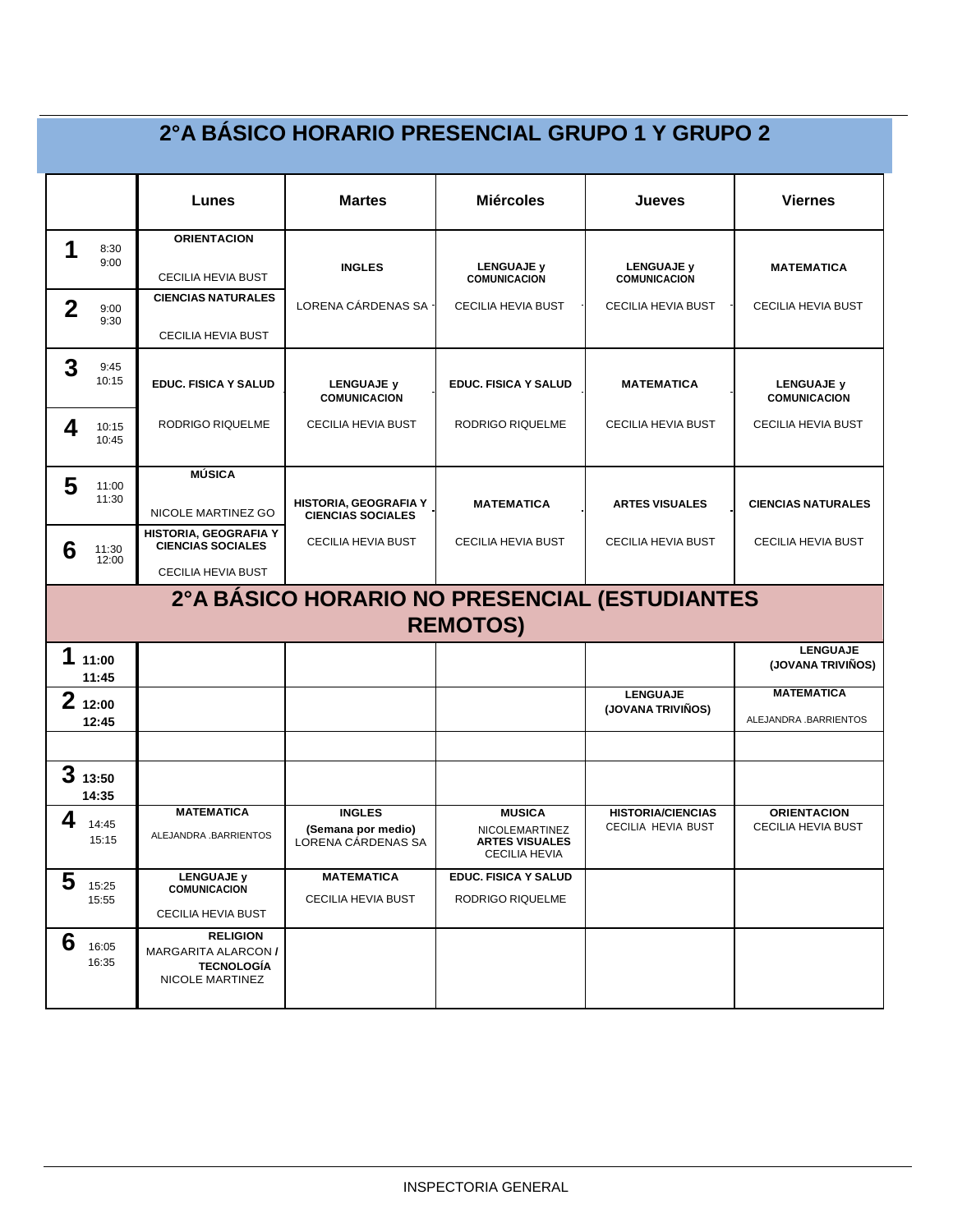|                |                | Lunes                                                     | <b>Martes</b>                                                                         | <b>Miércoles</b>                                                 | Jueves                                            | <b>Viernes</b>                                    |
|----------------|----------------|-----------------------------------------------------------|---------------------------------------------------------------------------------------|------------------------------------------------------------------|---------------------------------------------------|---------------------------------------------------|
| 1              | 8:30<br>9:00   | <b>ORIENTACION</b>                                        | <b>LENGUAJE y</b>                                                                     | <b>INGLES</b>                                                    | <b>EDUC. FISICA Y SALUD</b>                       | <b>ARTES VISUALES</b>                             |
|                |                | MARÍA JOSÉ CORDERO                                        | <b>COMUNICACION</b>                                                                   |                                                                  |                                                   |                                                   |
| $\overline{2}$ | 9:00<br>9:30   | MÚSICA                                                    | MARÍA JOSÉ CORDERO                                                                    | LORENA CÁRDENAS SA                                               | RODRIGO RIQUELME                                  | <b>MARGARITA ALARCON</b>                          |
|                |                | MARÍA JOSÉ CORDERO                                        |                                                                                       |                                                                  |                                                   |                                                   |
| 3              | 9:45           |                                                           |                                                                                       |                                                                  |                                                   |                                                   |
|                | 10:15          | <b>LENGUAJE y</b><br><b>COMUNICACION</b>                  | <b>EDUC. FISICA Y SALUD</b>                                                           | <b>LENGUAJE y</b><br><b>COMUNICACION</b>                         | <b>LENGUAJE y</b><br><b>COMUNICACION</b>          | <b>MATEMATICA</b>                                 |
| 4              | 10:15<br>10:45 | MARÍA JOSÉ CORDERO                                        | RODRIGO RIQUELME                                                                      | MARÍA JOSÉ CORDERO                                               | MARÍA JOSÉ CORDERO                                | MARÍA JOSÉ CORDERO                                |
| 5              | 11:00          |                                                           |                                                                                       |                                                                  |                                                   | HISTORIA, GEOGRAFIA Y<br><b>CIENCIAS SOCIALES</b> |
|                | 11:30          | <b>MATEMATICA</b>                                         | <b>MATEMATICA</b>                                                                     | <b>CIENCIAS NATURALES</b>                                        | HISTORIA, GEOGRAFIA Y<br><b>CIENCIAS SOCIALES</b> | MARÍA JOSÉ CORDERO                                |
| 6              | 11:30<br>12:00 | MARÍA JOSÉ CORDERO                                        | MARÍA JOSÉ CORDERO                                                                    | MARÍA JOSÉ CORDERO                                               | MARÍA JOSÉ CORDERO                                | <b>CIENCIAS NATURALES</b>                         |
|                |                |                                                           |                                                                                       |                                                                  |                                                   | MARÍA JOSÉ CORDERO                                |
|                |                |                                                           |                                                                                       | 2°B BÁSICO HORARIO NO PRESENCIAL (ESTUDIANTES<br><b>REMOTOS)</b> |                                                   |                                                   |
| 1              | 14:45          | <b>LENGUAJE v</b><br><b>COMUNICACION</b>                  | <b>EDUC. FISICA Y SALUD</b>                                                           |                                                                  | <b>MATEMATICA</b>                                 | <b>LENGUAJE</b><br>(JOVANA TRIVIÑOS)              |
|                | 15:15          | MARÍA JOSÉ CORDERO                                        | RODRIGO RIQUELME                                                                      |                                                                  | ALEJANDRA BARRIENTOS                              |                                                   |
| $\mathbf{2}$   | 15:25<br>15:55 | <b>INGLES</b><br>(SEMANA POR MEDIO)<br>LORENA CÁRDENAS SA | <b>MATEMATICA</b><br>MARÍA JOSÉ CORDERO                                               | <b>MUSICA/ARTES</b><br>MARÍA JOSÉ CORDERO                        | <b>ORIENTACION</b><br>MARÍA JOSÉ CORDERO          | <b>HISTORIA / CIENCIAS</b><br>MARÍA JOSÉ CORDERO  |
| 3              | 16:05<br>16:35 |                                                           | .RELIGION<br><b>MARGARITA ALARCON /</b><br><b>TECNOLOGÍA</b><br><b>PAULINA SANTIS</b> | <b>MATEMATICA</b><br>ALEJANDRA .BARRIENTOS                       |                                                   | <b>LENGUAJE</b><br>(JOVANA TRIVIÑOS)              |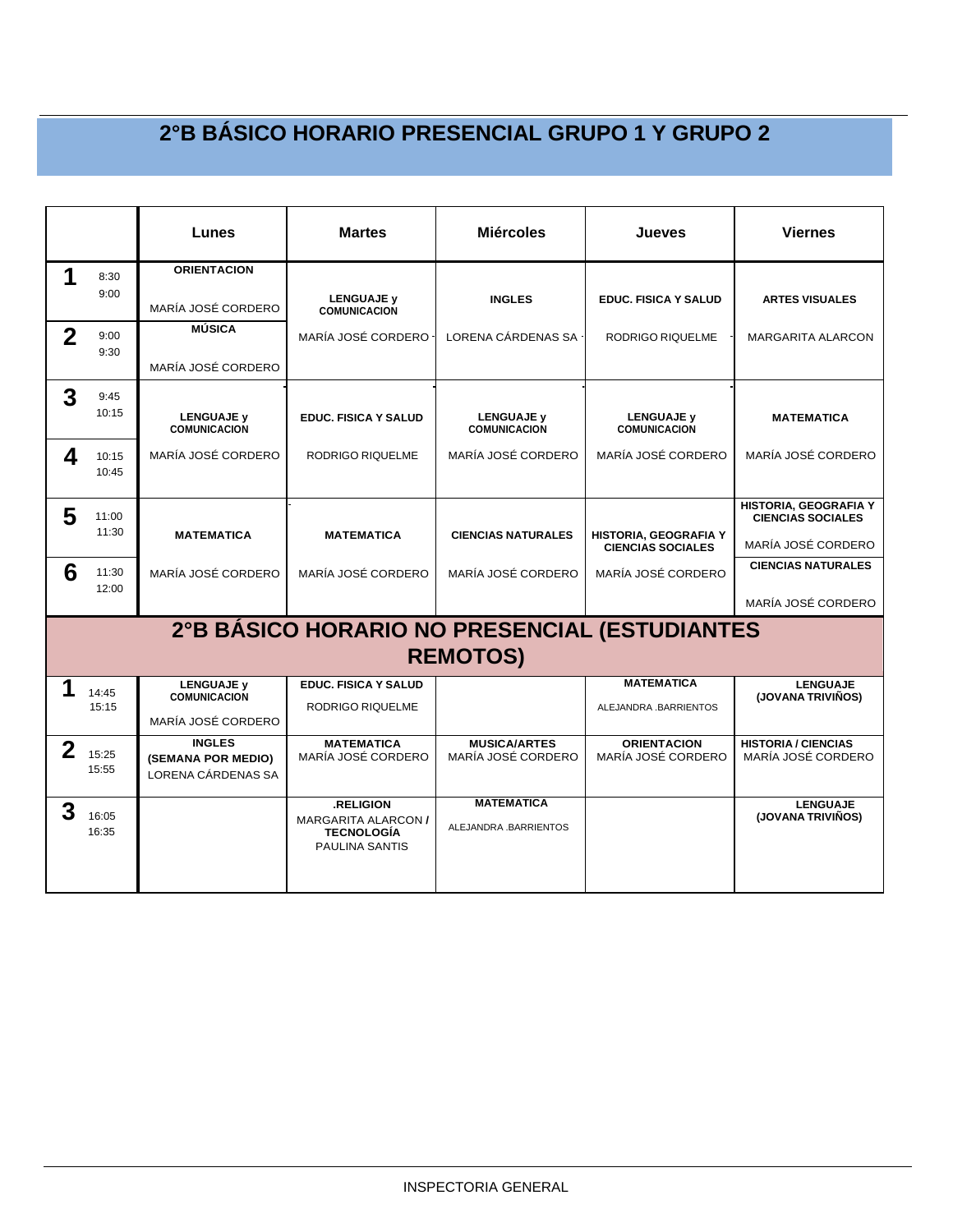|             |                | Lunes                                                          | <b>Martes</b>                                                                        | <b>Miércoles</b>                                                                               | Jueves                                                                        | <b>Viernes</b>                                         |
|-------------|----------------|----------------------------------------------------------------|--------------------------------------------------------------------------------------|------------------------------------------------------------------------------------------------|-------------------------------------------------------------------------------|--------------------------------------------------------|
| 1           | 8:30<br>9:00   | <b>ORIENTACION</b><br><b>MARGARITA ALARCON</b>                 | <b>MATEMATICA</b>                                                                    | <b>LENGUAJE y</b><br><b>COMUNICACION</b>                                                       | <b>LENGUAJE y</b><br><b>COMUNICACION</b>                                      | <b>LENGUAJE y</b><br><b>COMUNICACION</b>               |
| $\mathbf 2$ | 9:00<br>9:30   | <b>CIENCIAS NATURALES</b><br><b>MARGARITA ALARCON</b>          | <b>CECILIA HEVIA BUST</b>                                                            | MARÍA JOSÉ CORDERO                                                                             | MARÍA JOSÉ CORDERO-                                                           | MARÍA JOSÉ CORDERO                                     |
| 3           | 9:45<br>10:15  | <b>MATEMATICA</b>                                              | <b>LENGUAJE v</b><br><b>COMUNICACION</b>                                             | <b>MATEMATICA</b>                                                                              | <b>EDUC. FISICA Y SALUD</b>                                                   | <b>EDUC. FISICA Y SALUD</b>                            |
| 4           | 10:15<br>10:45 | <b>CECILIA HEVIA BUST</b>                                      | MARÍA JOSÉ CORDERO                                                                   | <b>CECILIA HEVIA BUST</b>                                                                      | RODRIGO RIQUELME                                                              | RODRIGO RIQUELME                                       |
| 5           | 11:00<br>11:30 | <b>INGLES</b>                                                  | <b>CIENCIAS NATURALES</b>                                                            | HISTORIA, GEOGRAFIA Y<br><b>CIENCIAS SOCIALES</b>                                              | HISTORIA, GEOGRAFIA Y<br><b>CIENCIAS SOCIALES</b><br><b>MARGARITA ALARCON</b> | <b>ARTES VISUALES</b>                                  |
| 6           | 11:30<br>12:00 | LORENA CÁRDENAS SA                                             | <b>MARGARITA ALARCON</b>                                                             | <b>MARGARITA ALARCON</b>                                                                       | MÚSICA<br>NICOLE MARTINEZ GO                                                  | <b>MARGARITA ALARCON</b>                               |
|             |                |                                                                |                                                                                      | <b>REMOTOS)</b>                                                                                | 2°C BÁSICO HORARIO NO PRESENCIAL (ESTUDIANTES                                 |                                                        |
| 1           | 14:45<br>15:15 |                                                                | <b>MATEMATICA</b><br>ALEJANDRA .BARRIENTOS                                           | <b>LENGUAJE</b><br>(JOVANA TRIVIÑOS)                                                           | <b>LENGUAJE</b><br>(JOVANA TRIVIÑOS)                                          | <b>HISTORIA / CIENCIAS</b><br><b>MARGARITA ALARCON</b> |
| $\mathbf 2$ | 15:25<br>15:55 | <b>LENGUAJE v</b><br><b>COMUNICACION</b><br>MARÍA JOSÉ CORDERO | <b>ORIENTACION</b><br><b>MARGARITA ALARCON</b>                                       | <b>INGLES</b><br><b>SEMANA POR MEDIO</b><br>LORENA CÁRDENAS SA                                 | <b>MATEMATICA</b><br><b>CECILIA HEVIA BUST</b>                                | <b>EDUC. FISICA Y SALUD</b><br><b>RODRIGO RIQUELME</b> |
| 3           | 16:05<br>16:35 | <b>MATEMATICA</b><br>ALEJANDRA BARRIENTOS                      | <b>MUSICA</b><br><b>NICOLEMARTINEZ</b><br><b>ARTES VISUALES</b><br>MARGARITA ALARCON | <b>RELIGION</b><br><b>MARGARITA ALARCON /</b><br><b>TECNOLOGÍA</b><br><b>MARGARITA ALARCON</b> |                                                                               |                                                        |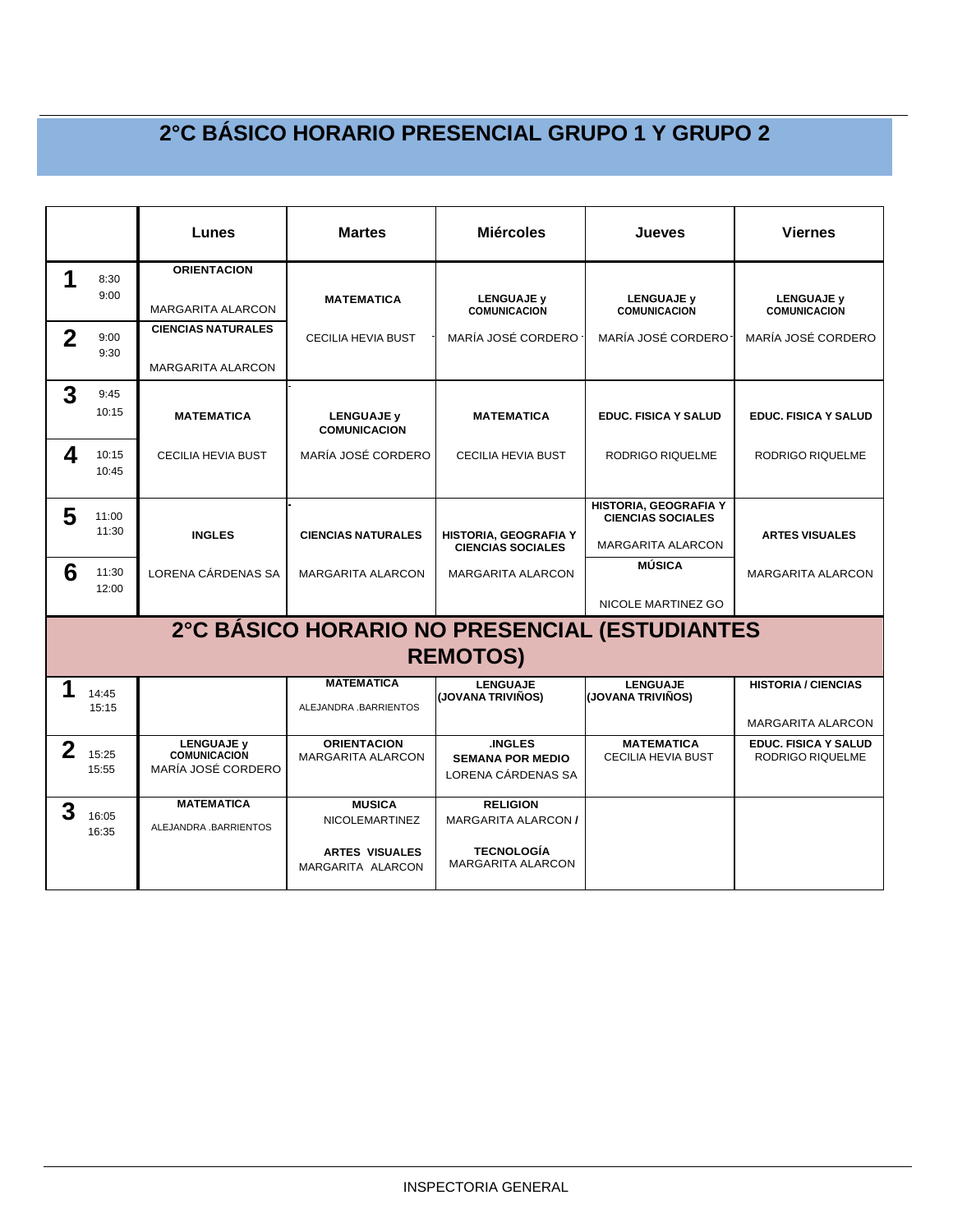|                   |                 | Lunes                                                                          | <b>Martes</b>                                          | <b>Miércoles</b>                                     | Jueves                                                           | <b>Viernes</b>                                                                                                                              |
|-------------------|-----------------|--------------------------------------------------------------------------------|--------------------------------------------------------|------------------------------------------------------|------------------------------------------------------------------|---------------------------------------------------------------------------------------------------------------------------------------------|
| 1<br>$\mathbf{2}$ | 8:30<br>9:00    | <b>LENGUAJE y</b><br><b>COMUNICACION</b>                                       | <b>ARTES VISUALES</b>                                  | <b>EDUC. FISICA Y SALUD</b>                          | <b>MATEMATICA</b>                                                | <b>LENGUAJE y</b><br><b>COMUNICACION</b>                                                                                                    |
|                   | 9:00<br>9:30    | ROSA BUSTAMANTE B.                                                             | MARTA FONSECA O.                                       | <b>MOIRA DIAZ</b>                                    | VIVIANA NUÑEZ                                                    | ROSA BUSTAMANTE B.                                                                                                                          |
| $\overline{3}$    | 9:45<br>10:15   | <b>MÚSICA</b><br>PAULINA SANTIS TAP                                            | <b>LENGUAJE y</b><br><b>COMUNICACION</b>               | <b>INGLES</b>                                        | <b>LENGUAJE y</b><br><b>COMUNICACION</b>                         | <b>EDUC. FISICA Y SALUD</b>                                                                                                                 |
| 4                 | 10:15<br>10:45  | HISTORIA, GEOGRAFIA Y<br><b>CIENCIAS SOCIALES</b><br><b>TERESITA CASTRO VI</b> | ROSA BUSTAMANTE B.                                     | LORENA CÁRDENAS SA                                   | ROSA BUSTAMANTE B.                                               | <b>MOIRA DIAZ</b>                                                                                                                           |
| 5                 | 11:00<br>11:30  | <b>CIENCIAS NATURALES</b>                                                      | HISTORIA, GEOGRAFIA Y<br><b>CIENCIAS SOCIALES</b>      | <b>MATEMATICA</b>                                    | <b>ORIENTACION</b><br>VIVIANA NUÑEZ<br><b>CIENCIAS NATURALES</b> | <b>MATEMATICA</b>                                                                                                                           |
| 6                 | 11:30<br>12:00  | VIVIANA NUÑEZ                                                                  | TERESITA CASTRO VI                                     | VIVIANA NUÑEZ                                        | VIVIANA NUÑEZ                                                    | VIVIANA NUÑEZ                                                                                                                               |
|                   |                 |                                                                                | 3ºA BÁSICO HORARIO NO PRESENCIAL (ESTUDIANTES          | <b>REMOTOS)</b>                                      |                                                                  |                                                                                                                                             |
| 1                 | 12:00<br>12:45  |                                                                                |                                                        |                                                      |                                                                  | <b>LENGUAJE</b><br>(JOVANA TRIVIÑOS)                                                                                                        |
|                   | 213:50<br>14:35 |                                                                                |                                                        |                                                      |                                                                  |                                                                                                                                             |
| 3                 | 14:45<br>15:15  | <b>LENGUAJE v</b><br><b>COMUNICACION</b><br>ROSA BUSTAMANTE B.                 |                                                        | <b>HISTORIA / CIENCIAS</b><br><b>TERESITA CASTRO</b> | <b>MATEMATICA</b><br>VIVIANA NUÑEZ                               | <b>MATEMATICA</b><br>ALEJANDRA .BARRIENTOS                                                                                                  |
| 4                 | 15:25<br>15:55  | <b>MATEMATICA</b>                                                              | EDUC. FISICA Y SALUD                                   | <b>LENGUAJE</b><br>(JOVANA TRIVIÑOS)                 | <b>ORIENTACION</b><br>VIVIANA NUÑEZ                              | <b>MUSICA</b><br>PAULINA SANTIS TAP                                                                                                         |
|                   |                 | ALEJANDRA .BARRIENTOS                                                          | <b>MOIRA DIAZ</b>                                      |                                                      |                                                                  | <b>ARTES</b><br>MARTA FONSECA O.                                                                                                            |
| 5                 | 16:05<br>16:35  |                                                                                | <b>INGLES</b><br>(Semana por medio)<br>LORENA CÁRDENAS |                                                      |                                                                  | <b>TALLER DE</b><br><b>COMPUTACION</b><br>PAULA CALVIO<br><b>RELIGIÓN</b><br>MARGARITA ALARCON<br><b>TECNOLOGIA</b><br><b>MARTA FONSECA</b> |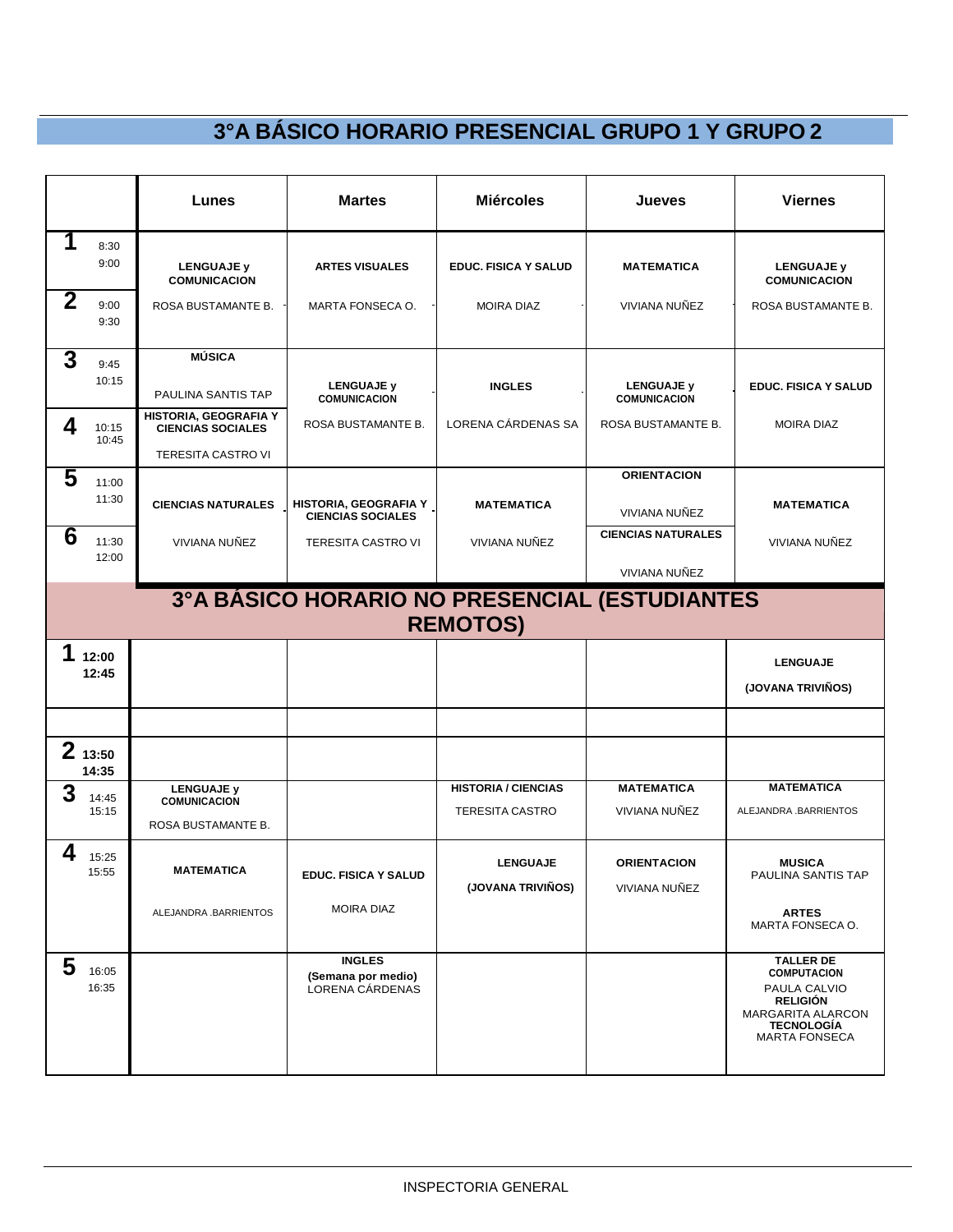|             |                                                                  | Lunes                                         | <b>Martes</b>                                                  | <b>Miércoles</b>                                          | Jueves                                                                                                                                      | <b>Viernes</b>                                    |  |  |  |
|-------------|------------------------------------------------------------------|-----------------------------------------------|----------------------------------------------------------------|-----------------------------------------------------------|---------------------------------------------------------------------------------------------------------------------------------------------|---------------------------------------------------|--|--|--|
| 1           | 8:30<br>9:00                                                     | <b>MATEMATICA</b>                             | <b>LENGUAJE y</b><br><b>COMUNICACION</b>                       | <b>MATEMATICA</b>                                         | <b>LENGUAJE y</b><br><b>COMUNICACION</b>                                                                                                    | <b>EDUC. FISICA Y SALUD</b>                       |  |  |  |
| $\mathbf 2$ | 9:00<br>9:30                                                     | VIVIANA NUÑEZ                                 | ROSA BUSTAMANTE B.                                             | VIVIANA NUÑEZ                                             | ROSA BUSTAMANTE B.                                                                                                                          | <b>MOIRA DIAZ</b>                                 |  |  |  |
| 3           | 9:45<br>10:15                                                    | <b>EDUC. FISICA Y SALUD</b>                   | <b>ARTES VISUALES</b>                                          | <b>LENGUAJE y</b><br><b>COMUNICACION</b>                  | <b>MATEMATICA</b>                                                                                                                           | <b>LENGUAJE y</b><br><b>COMUNICACION</b>          |  |  |  |
| 4           | 10:15<br>10:45                                                   | <b>MOIRA DIAZ</b>                             | MARTA FONSECA O.                                               | ROSA BUSTAMANTE B.                                        | VIVIANA NUÑEZ                                                                                                                               | ROSA BUSTAMANTE B.                                |  |  |  |
| 5           | 11:00<br>11:30                                                   | <b>CIENCIAS NATURALES</b>                     | <b>ORIENTACION</b><br>ROSA BUSTAMANTE B.                       | <b>INGLES</b>                                             | HISTORIA, GEOGRAFIA Y<br><b>CIENCIAS SOCIALES</b><br>ROSA BUSTAMANTE B.                                                                     | HISTORIA, GEOGRAFIA Y<br><b>CIENCIAS SOCIALES</b> |  |  |  |
| 6           | 11:30<br>12:00                                                   | ROSA BUSTAMANTE B.                            | MÚSICA<br>MARÍA JOSÉ CABRERA                                   | LORENA CÁRDENAS SA                                        | <b>CIENCIAS NATURALES</b><br>ROSA BUSTAMANTE B.                                                                                             | ROSA BUSTAMANTE B.                                |  |  |  |
|             | 3°B BÁSICO HORARIO NO PRESENCIAL (ESTUDIANTES<br><b>REMOTOS)</b> |                                               |                                                                |                                                           |                                                                                                                                             |                                                   |  |  |  |
| 1           | 12:00<br>12:45                                                   | <b>LENGUAJE</b><br>(JOVANA TRIVIÑOS)          |                                                                |                                                           |                                                                                                                                             |                                                   |  |  |  |
|             |                                                                  |                                               |                                                                |                                                           |                                                                                                                                             |                                                   |  |  |  |
|             | 213:50<br>14:35                                                  |                                               |                                                                |                                                           |                                                                                                                                             |                                                   |  |  |  |
| 3           | 14:45<br>15:15                                                   | <b>MATEMATICA</b><br>VIVIANA NUÑEZ            | <b>LENGUAJE y</b><br><b>COMUNICACION</b><br>ROSA BUSTAMANTE B. | <b>MATEMATICA</b><br>ALEJANDRA .BARRIENTOS                | <b>MUSICA</b><br>MARÍA JOSÉ CABRERA<br><b>/ARTES VISUALES</b><br><b>MARTA FONSECA</b>                                                       | <b>ORIENTACION</b><br>ROSA BUSTAMANTE B.          |  |  |  |
| 4           | 15:25<br>15:55                                                   | <b>HISTORIA / CIENCIAS</b><br>ROSA BUSTAMANTE |                                                                | <b>EDUC. FISICA Y SALUD</b><br><b>MOIRA DIAZ</b>          | <b>TALLER DE</b><br><b>COMPUTACION</b><br>PAULA CALVIO<br><b>RELIGIÓN</b><br>MARGARITA ALARCON<br><b>TECNOLOGIA</b><br><b>MARTA FONSECA</b> |                                                   |  |  |  |
| 5           | 16:05<br>16:35                                                   | <b>LENGUAJE</b><br>(JOVANA TRIVIÑOS)          |                                                                | <b>INGLES</b><br>(Semana por medio)<br>LORENA CÁRDENAS SA | <b>MATEMATICA</b><br>ALEJANDRA .BARRIENTOS                                                                                                  |                                                   |  |  |  |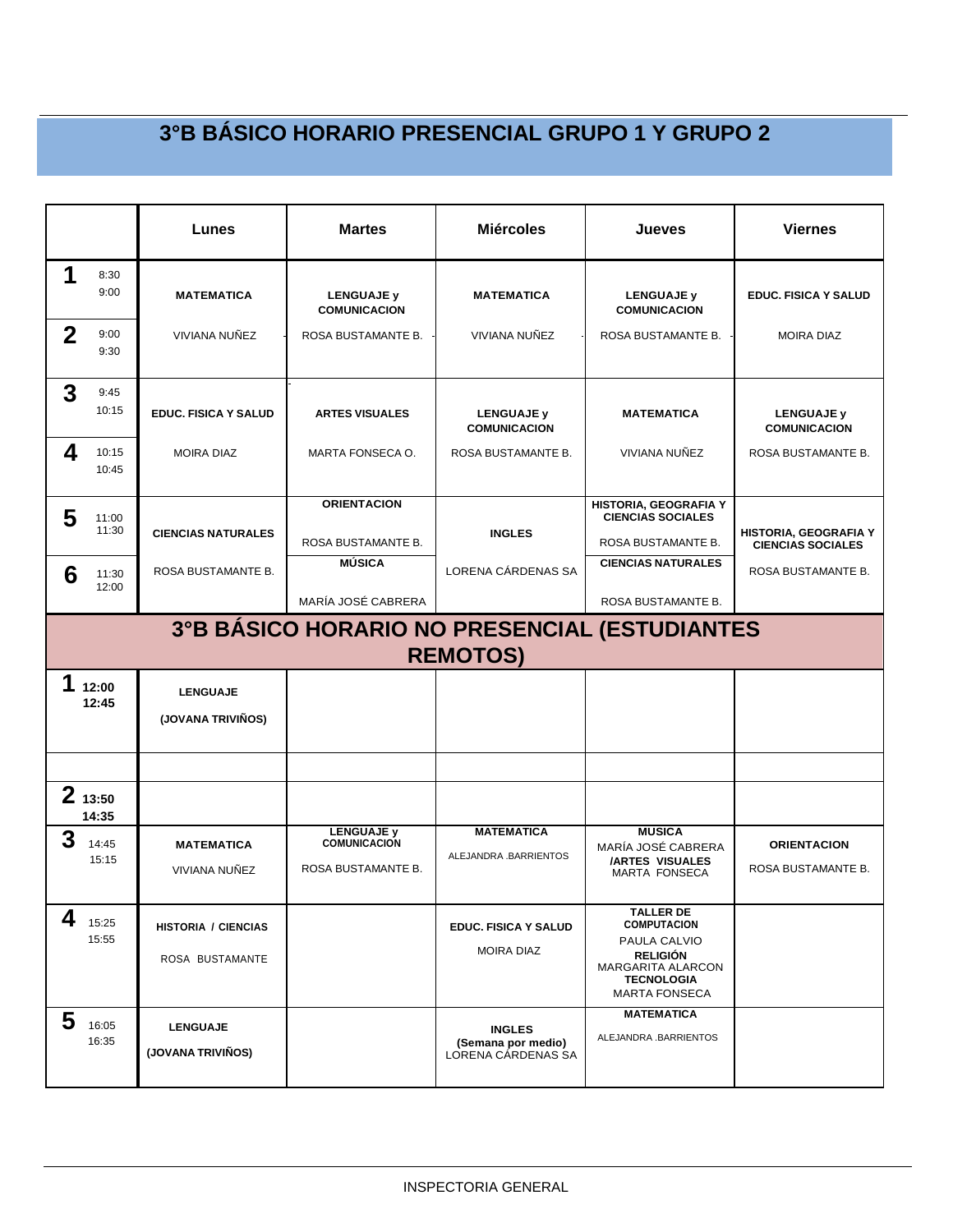|                         |                 | Lunes                                             | <b>Martes</b>                                                                          | <b>Miércoles</b>                                                               | Jueves                                                    | <b>Viernes</b>                             |
|-------------------------|-----------------|---------------------------------------------------|----------------------------------------------------------------------------------------|--------------------------------------------------------------------------------|-----------------------------------------------------------|--------------------------------------------|
| 1                       | 8:30<br>9:00    | <b>EDUC. FISICA Y SALUD</b>                       | <b>MATEMATICA</b>                                                                      | HISTORIA, GEOGRAFIA Y<br><b>CIENCIAS SOCIALES</b><br><b>TERESITA CASTRO VI</b> | <b>LENGUAJE y</b>                                         | <b>LENGUAJE y</b>                          |
| 2                       | 9:00<br>9:30    | <b>MOIRA DIAZ</b>                                 | VIVIANA NUÑEZ                                                                          | <b>CIENCIAS NATURALES</b>                                                      | <b>COMUNICACION</b><br><b>TERESITA CASTRO VI</b>          | <b>COMUNICACION</b><br>TERESITA CASTRO VI  |
|                         |                 |                                                   |                                                                                        | <b>TERESITA CASTRO VI</b>                                                      |                                                           |                                            |
| 3                       | 9:45<br>10:15   | <b>MATEMATICA</b>                                 | <b>LENGUAJE y</b><br><b>COMUNICACION</b>                                               | <b>LENGUAJE y</b><br><b>COMUNICACION</b>                                       | <b>INGLES</b>                                             | <b>MATEMATICA</b>                          |
| 4                       | 10:15<br>10:45  | VIVIANA NUÑEZ                                     | TERESITA CASTRO VI                                                                     | TERESITA CASTRO VI                                                             | LORENA CÁRDENAS SA                                        | VIVIANA NUÑEZ                              |
| 5                       | 11:00           |                                                   |                                                                                        | <b>ORIENTACION</b>                                                             |                                                           |                                            |
|                         | 11:30           | HISTORIA, GEOGRAFIA Y<br><b>CIENCIAS SOCIALES</b> | <b>ARTES VISUALES</b>                                                                  | <b>TERESITA CASTRO VI</b>                                                      | <b>CIENCIAS NATURALES</b>                                 | <b>EDUC. FISICA Y SALUD</b>                |
| $\overline{6}$          | 11:30<br>12:00  | <b>TERESITA CASTRO VI</b>                         | MARTA FONSECA O.                                                                       | <b>MÚSICA</b>                                                                  | <b>TERESITA CASTRO VI</b>                                 | <b>MOIRA DIAZ</b>                          |
|                         |                 |                                                   |                                                                                        | MARÍA JOSÉ CABRERA                                                             |                                                           |                                            |
|                         |                 |                                                   |                                                                                        | <b>REMOTOS)</b>                                                                | 3°C BÁSICO HORARIO NO PRESENCIAL (ESTUDIANTES             |                                            |
| 1                       | 11:00<br>11:45  |                                                   |                                                                                        |                                                                                | <b>LENGUAJE</b>                                           |                                            |
|                         |                 |                                                   |                                                                                        |                                                                                | (JOVANA TRIVIÑOS)                                         |                                            |
|                         | 212:00<br>12:45 |                                                   |                                                                                        |                                                                                |                                                           |                                            |
|                         |                 |                                                   |                                                                                        |                                                                                |                                                           |                                            |
|                         | 313:50<br>14:35 |                                                   |                                                                                        |                                                                                | <b>MATEMATICA</b><br>ALEJANDRA .BARRIENTOS                | <b>MATEMATICA</b><br>ALEJANDRA .BARRIENTOS |
| 1                       | 14:45<br>15:15  | <b>EDUC. FISICA Y SALUD</b>                       | <b>MATEMATICA</b>                                                                      | <b>TALLER DE</b><br><b>COMPUTACION</b><br>PAULA CALVIO                         | <b>LENGUAJE y</b><br><b>COMUNICACION</b>                  | <b>HISTORIA / CIENCIAS</b>                 |
|                         |                 | MOIRA DIAZ                                        | VIVIANA NUÑEZ                                                                          | <b>RELIGION</b>                                                                | TERESITA CASTRO                                           | <b>TERESITA CASTRO</b>                     |
|                         |                 |                                                   |                                                                                        | MARGARITA ALARCÓN                                                              |                                                           |                                            |
|                         |                 |                                                   |                                                                                        | <b>TECNOLOGIA</b><br><b>MARTA FONSECA</b>                                      |                                                           |                                            |
| $\mathbf 2$             | 15:25<br>15:55  | <b>ORIENTACION</b><br><b>TERESITA CASTRO VI</b>   | <b>MUSICA</b><br>MARÍA JOSÉ CABRERA /<br><b>ARTES VISUALES</b><br><b>MARTA FONSECA</b> |                                                                                | <b>INGLES</b> (Semana por<br>medio)<br>LORENA CÁRDENAS SA |                                            |
| $\overline{\mathbf{3}}$ | 16:05<br>16:35  |                                                   | <b>LENGUAJE</b><br>(JOVANA TRIVIÑOS)                                                   |                                                                                |                                                           |                                            |

INSPECTORIA GENERAL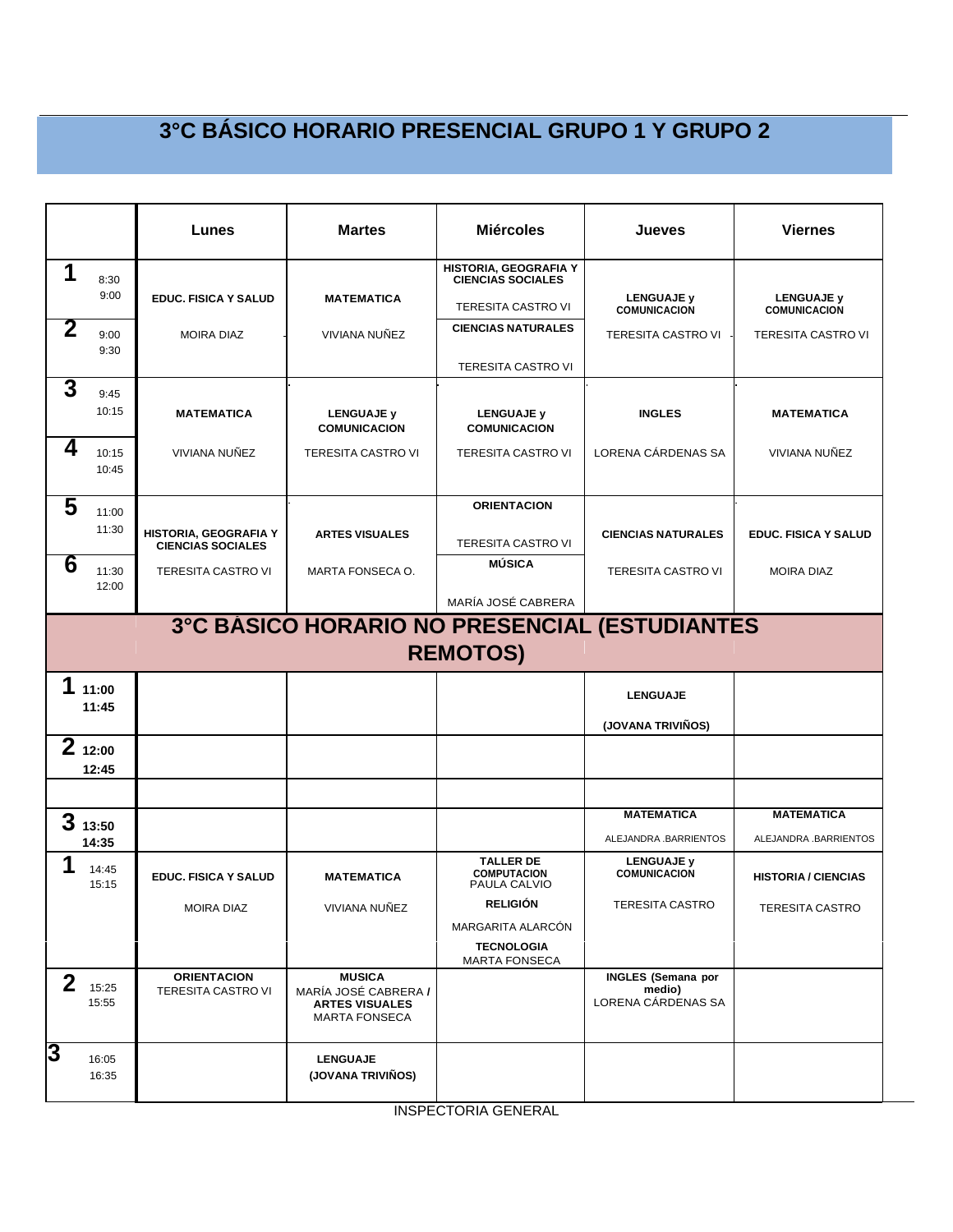|                |                                               | Lunes                                                                                                                                       | <b>Martes</b>                                                              | <b>Miércoles</b>                                                               | Jueves                                   | <b>Viernes</b>                                   |  |  |  |
|----------------|-----------------------------------------------|---------------------------------------------------------------------------------------------------------------------------------------------|----------------------------------------------------------------------------|--------------------------------------------------------------------------------|------------------------------------------|--------------------------------------------------|--|--|--|
|                |                                               |                                                                                                                                             |                                                                            | <b>CIENCIAS NATURALES</b>                                                      |                                          |                                                  |  |  |  |
| 1              | 9:00<br>9:30                                  | <b>ARTES VISUALES</b>                                                                                                                       | <b>EDUC. FISICA Y SALUD</b>                                                | SUSANA VASQUEZ A.                                                              | <b>EDUC. FISICA Y SALUD</b>              | <b>INGLES</b>                                    |  |  |  |
| $\overline{2}$ | 9:30<br>10:00                                 | MARIA A. PARRA M.                                                                                                                           | <b>MOIRA DIAZ</b>                                                          | HISTORIA, GEOGRAFIA Y<br><b>CIENCIAS SOCIALES</b>                              | <b>MOIRA DIAZ</b>                        | LORENA CÁRDENAS SA                               |  |  |  |
|                |                                               |                                                                                                                                             |                                                                            | MARIA A. PARRA M.                                                              |                                          |                                                  |  |  |  |
| 3              | 10:15<br>10:45                                |                                                                                                                                             |                                                                            | <b>LENGUAJE y</b><br><b>COMUNICACION</b>                                       |                                          |                                                  |  |  |  |
|                |                                               | <b>CIENCIAS NATURALES</b>                                                                                                                   | <b>MATEMATICA</b>                                                          | NATHALIE COLIL M.                                                              | <b>LENGUAJE v</b><br><b>COMUNICACION</b> | <b>LENGUAJE y</b><br><b>COMUNICACION</b>         |  |  |  |
| 4              | 10:45                                         | SUSANA VASQUEZ A.                                                                                                                           | KARLA MELLADO                                                              | <b>LENGUAJE y</b><br><b>COMUNICACION</b>                                       | PATRICIA LOPEZ LAG                       | PATRICIA LOPEZ LAG                               |  |  |  |
|                | 11:15                                         |                                                                                                                                             |                                                                            | PATRICIA LOPEZ LAG                                                             |                                          |                                                  |  |  |  |
| 5              | 11:30                                         |                                                                                                                                             |                                                                            |                                                                                |                                          | <b>ORIENTACION</b>                               |  |  |  |
|                | 12:00                                         | <b>TALLER DE</b><br><b>COMPUTACION</b>                                                                                                      | <b>HISTORIA, GEOGRAFIA Y</b><br><b>CIENCIAS SOCIALES</b>                   | <b>MATEMATICA</b>                                                              | <b>MATEMATICA</b>                        | KARLA MELLADO                                    |  |  |  |
| 6              | 12:00                                         | PAULA CALVIO                                                                                                                                | MARIA A. PARRA M.                                                          | <b>KARLA MELLADO</b>                                                           | KARLA MELLADO                            | <b>MÚSICA</b>                                    |  |  |  |
|                | 12:30                                         |                                                                                                                                             |                                                                            |                                                                                |                                          | MARÍA JOSÉ CABRERA                               |  |  |  |
|                | 4°A BÁSICO HORARIO NO PRESENCIAL (ESTUDIANTES |                                                                                                                                             |                                                                            |                                                                                |                                          |                                                  |  |  |  |
|                |                                               |                                                                                                                                             |                                                                            | <b>REMOTOS)</b>                                                                |                                          |                                                  |  |  |  |
| 1              | 11:00                                         |                                                                                                                                             |                                                                            | <b>LENGUAJE</b><br>(JOVANA TRIVIÑOS)                                           |                                          |                                                  |  |  |  |
|                | 11:45                                         |                                                                                                                                             |                                                                            |                                                                                |                                          |                                                  |  |  |  |
|                | 212:00<br>12:45                               |                                                                                                                                             |                                                                            |                                                                                |                                          |                                                  |  |  |  |
|                |                                               |                                                                                                                                             |                                                                            |                                                                                |                                          |                                                  |  |  |  |
|                | 313:50<br>14:35                               |                                                                                                                                             |                                                                            |                                                                                |                                          |                                                  |  |  |  |
| 4              | 14:45<br>15:15                                | <b>TALLER DE</b><br><b>COMPUTACIÓN</b><br>PAULA CALVIO<br>/RELIGIÓN<br>MARGARITA ALARCÓN<br><b>TECNOLOGÍA</b><br><b>MARIA ANTONIA PARRA</b> | <b>HISTORIA</b><br>MARIA A. PARRA M./<br><b>CIENCIAS</b><br>SUSANA VASQUEZ | <b>INGLES</b><br>LORENA CÁRDENAS<br><b>/ARTES VISUALES</b><br>MARIA A. PARRA M | <b>MATEMATICA</b><br>KARLA MELLADO       | <b>ORIENTACION</b><br>KARLA MELLADO              |  |  |  |
| 5              | 15:25<br>15:55                                | <b>LENGUAJE y</b><br><b>COMUNICACION</b><br>PATRICIA LOPEZ LAG                                                                              | <b>LENGUAJE</b><br>(JOVANA TRIVIÑOS)                                       | <b>MUSICA</b><br>MARÍA JOSÉ CABRERA                                            |                                          | <b>EDUC. FISICA Y SALUD</b><br><b>MOIRA DIAZ</b> |  |  |  |
| 6              | 16:05<br>16:35                                |                                                                                                                                             | <b>MATEMATICA</b><br>ALEJANDRA .BARRIENTOS                                 |                                                                                |                                          | <b>MATEMATICA</b><br>ALEJANDRA .BARRIENTOS       |  |  |  |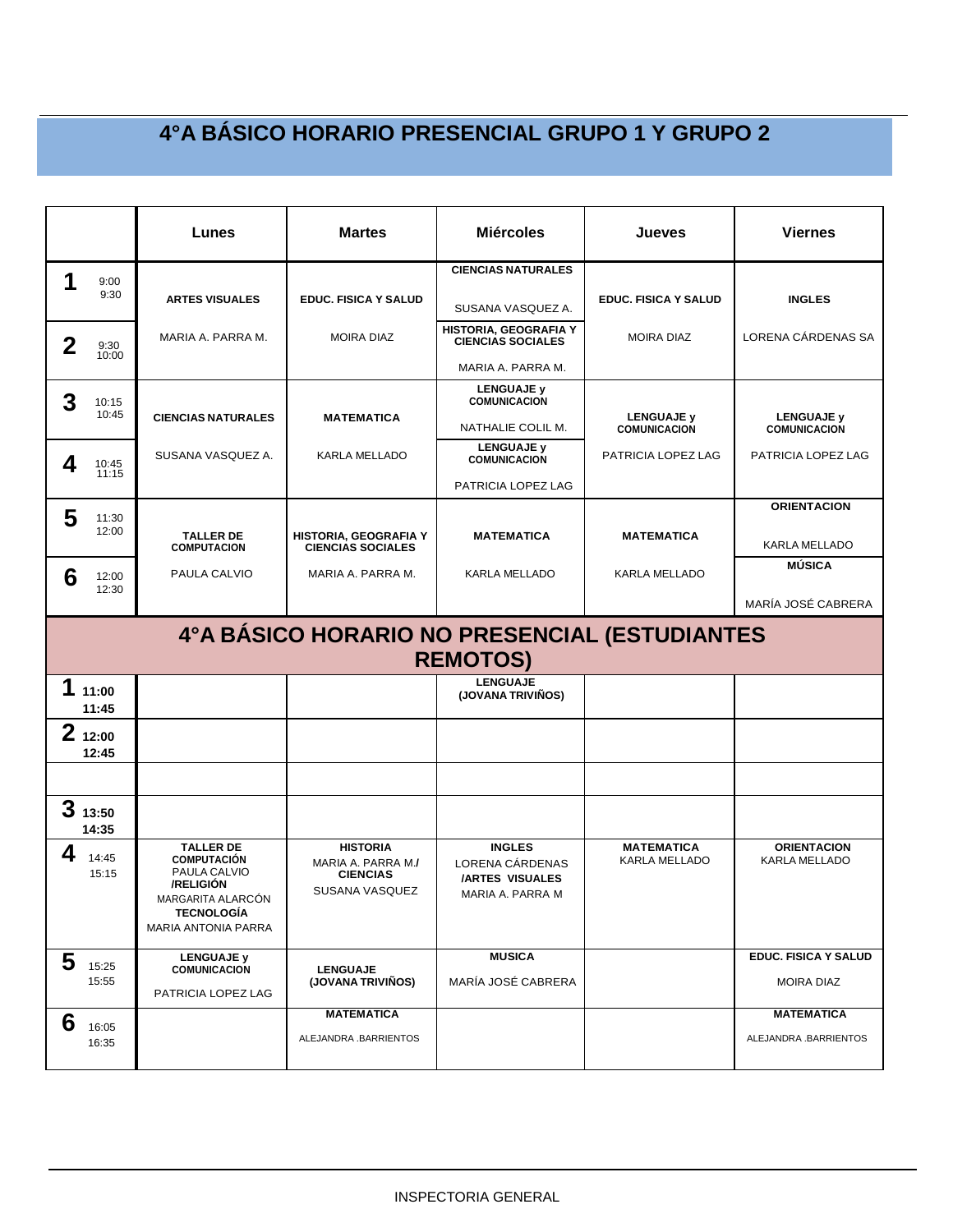|             |                 | Lunes                                                                          | <b>Martes</b>                                 | <b>Miércoles</b>                                                           | Jueves                                                   | <b>Viernes</b>                                                                                                                  |
|-------------|-----------------|--------------------------------------------------------------------------------|-----------------------------------------------|----------------------------------------------------------------------------|----------------------------------------------------------|---------------------------------------------------------------------------------------------------------------------------------|
| 1           | 9:00<br>9:30    | <b>LENGUAJE y</b><br><b>COMUNICACION</b>                                       | <b>LENGUAJE y</b><br><b>COMUNICACION</b>      | <b>LENGUAJE y</b><br><b>COMUNICACION</b>                                   | <b>MATEMATICA</b>                                        | <b>ARTES VISUALES</b>                                                                                                           |
| $\mathbf 2$ | 9:30<br>10:00   | PATRICIA LOPEZ LAG                                                             | PATRICIA LOPEZ LAG                            | PATRICIA LOPEZ LAG                                                         | KARLA MELLADO                                            | MARIA A. PARRA M.                                                                                                               |
| 3           | 10:15<br>10:45  | <b>MATEMATICA</b>                                                              | <b>EDUC. FISICA Y SALUD</b>                   | <b>CIENCIAS NATURALES</b>                                                  | <b>HISTORIA, GEOGRAFIA Y</b><br><b>CIENCIAS SOCIALES</b> | <b>MATEMATICA</b>                                                                                                               |
| 4           | 10:45<br>11:15  | <b>KARLA MELLADO</b>                                                           | <b>MOIRA DIAZ</b>                             | SUSANA VASQUEZ A.                                                          | MARIA A. PARRA M.                                        | <b>KARLA MELLADO</b>                                                                                                            |
| 5           | 11:30           | <b>MÚSICA</b>                                                                  |                                               |                                                                            |                                                          | <b>ORIENTACION</b>                                                                                                              |
|             | 12:00           | SUSANA VASQUEZ A.                                                              | <b>TALLER DE</b><br><b>COMPUTACION</b>        | <b>EDUC. FISICA Y SALUD</b>                                                | <b>INGLES</b>                                            | SUSANA VASQUEZ A.                                                                                                               |
| 6           | 12:00           | HISTORIA, GEOGRAFIA Y<br><b>CIENCIAS SOCIALES</b>                              | PAULA CALVIO                                  | <b>MOIRA DIAZ</b>                                                          | LORENA CÁRDENAS SA                                       | <b>CIENCIAS NATURALES</b>                                                                                                       |
|             | 12:30           | MARIA A. PARRA M.                                                              |                                               |                                                                            |                                                          | SUSANA VASQUEZ A.                                                                                                               |
|             |                 |                                                                                | 4°B BÁSICO HORARIO NO PRESENCIAL (ESTUDIANTES | <b>REMOTOS)</b>                                                            |                                                          |                                                                                                                                 |
| 1           | 12:00           |                                                                                |                                               | <b>MATEMATICA</b>                                                          | <b>MATEMATICA</b>                                        |                                                                                                                                 |
|             | 12:45           |                                                                                |                                               | ALEJANDRA .BARRIENTOS                                                      | ALEJANDRA .BARRIENTOS                                    |                                                                                                                                 |
|             |                 |                                                                                |                                               |                                                                            |                                                          |                                                                                                                                 |
|             | 213:50<br>14:35 |                                                                                |                                               |                                                                            |                                                          |                                                                                                                                 |
| 3           | 14:45<br>15:15  | <b>LENGUAJE</b><br>(JOVANA TRIVIÑOS)                                           | <b>LENGUAJE</b><br>(JOVANA TRIVIÑOS)          | <b>EDUC. FISICA Y SALUD</b><br><b>MOIRA DIAZ</b>                           |                                                          | <b>LENGUAJE y</b><br><b>COMUNICACION</b><br>PATRICIA LOPEZ LAG                                                                  |
| 4           | 15:25<br>15:55  | <b>MATEMATICA</b><br>KARLA MELLADO                                             | <b>MUSICA</b><br>SUSANA VASQUEZ               | <b>HISTORIA</b><br>MARIA A. PARRA M./<br><b>CIENCIAS</b><br>SUSANA VASQUEZ | <b>ORIENTACION</b><br><b>SUSANA</b><br>VASQUEZ           | <b>TALLER DE COMPUTACIÓN</b><br>PAULA CALVIO /<br><b>RELIGIÓN</b><br>MARGARITA ALARCON<br><b>TECNOLOGIA</b><br>MARIA A. PARRA M |
| 5           | 16:05<br>16:35  | <b>INGLES</b><br>LORENA CÁRDENAS /<br><b>ARTES VISALES</b><br>MARIA A. PARRA M |                                               |                                                                            |                                                          |                                                                                                                                 |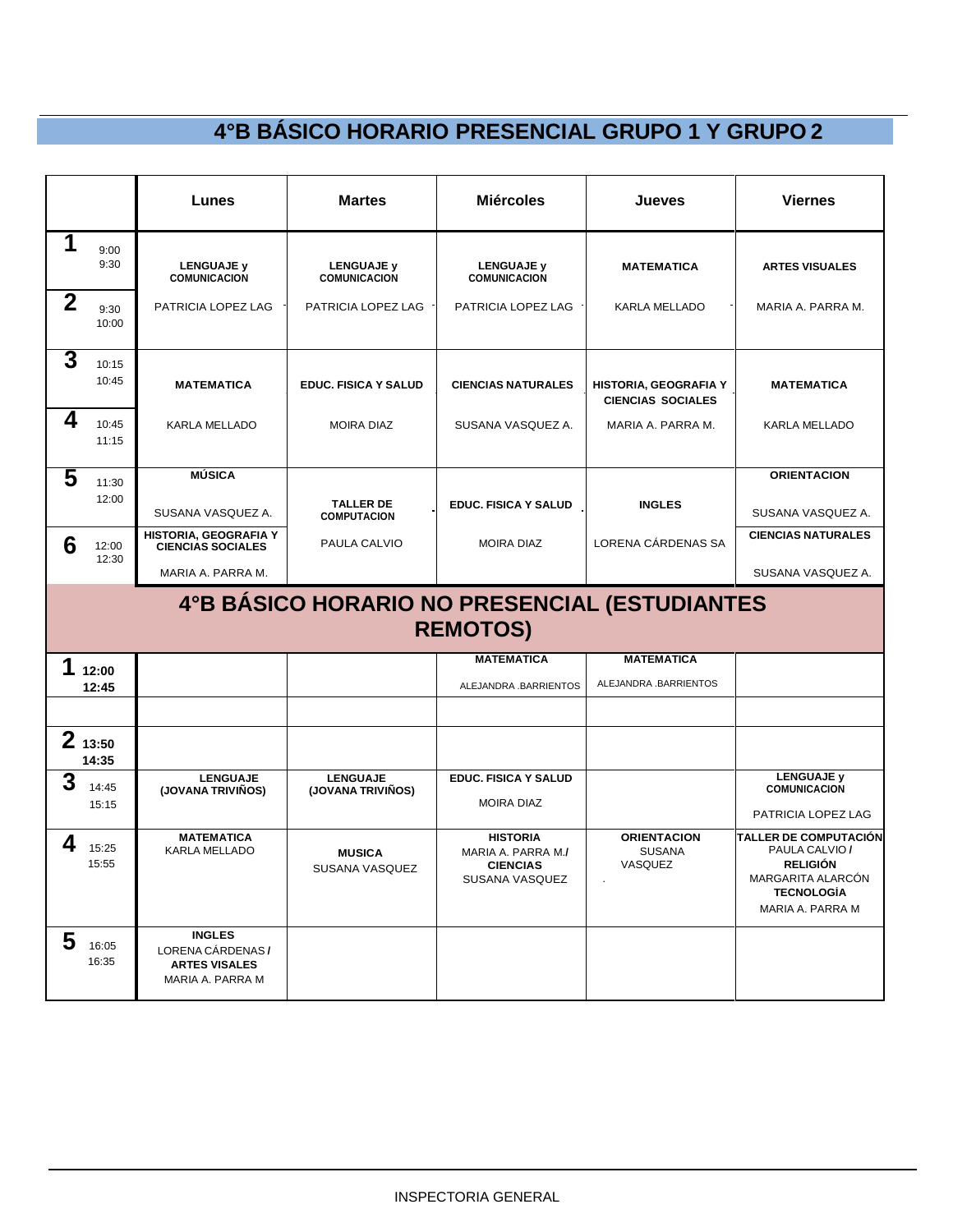|             |                | Lunes                                            | <b>Martes</b>                                                                                                                   | <b>Miércoles</b>                                              | Jueves                             | <b>Viernes</b>                                                                |
|-------------|----------------|--------------------------------------------------|---------------------------------------------------------------------------------------------------------------------------------|---------------------------------------------------------------|------------------------------------|-------------------------------------------------------------------------------|
| 1           | 9:00           |                                                  |                                                                                                                                 |                                                               | <b>ORIENTACION</b>                 |                                                                               |
|             | 9:30           | <b>LENGUAJE y</b><br><b>COMUNICACION</b>         | <b>MATEMATICA</b>                                                                                                               | <b>MATEMATICA</b>                                             | MARIA A. PARRA M.                  | <b>LENGUAJE y</b><br><b>COMUNICACION</b>                                      |
| $\mathbf 2$ | 9:30<br>10:00  | NATHALIE COLIL M.                                | KARLA MELLADO                                                                                                                   | KARLA MELLADO                                                 | <b>MÚSICA</b>                      | NATHALIE COLIL M.                                                             |
|             |                |                                                  |                                                                                                                                 |                                                               | MARIA A. PARRA M.                  |                                                                               |
| 3           | 10:15          |                                                  |                                                                                                                                 |                                                               |                                    |                                                                               |
|             | 10:45          | <b>TALLER DE</b><br><b>COMPUTACION</b>           | <b>LENGUAJE y</b><br>COMUNICACION                                                                                               | <b>EDUC. FISICA Y SALUD</b>                                   | <b>MATEMATICA</b>                  | HISTORIA, GEOGRAFIA Y<br><b>CIENCIAS SOCIALES</b>                             |
| 4           | 10:45<br>11:15 | PAULA CALVIO                                     | NATHALIE COLIL M.                                                                                                               | <b>MOIRA DIAZ</b>                                             | <b>KARLA MELLADO</b>               | MARIA A. PARRA M.                                                             |
|             |                |                                                  |                                                                                                                                 |                                                               |                                    |                                                                               |
| 5           | 11:30          |                                                  |                                                                                                                                 | HISTORIA, GEOGRAFIA Y<br><b>CIENCIAS SOCIALES</b>             |                                    |                                                                               |
|             | 12:00          | <b>EDUC. FISICA Y SALUD</b>                      | <b>CIENCIAS NATURALES</b>                                                                                                       | MARIA A. PARRA M.                                             | <b>ARTES VISUALES</b>              | <b>INGLES</b>                                                                 |
| 6           | 12:00<br>12:30 | <b>MOIRA DIAZ</b>                                | SUSANA VASQUEZ A.                                                                                                               | <b>CIENCIAS NATURALES</b>                                     | MARIA A. PARRA M.                  | LORENA CÁRDENAS SA                                                            |
|             |                |                                                  |                                                                                                                                 | SUSANA VASQUEZ A.                                             |                                    |                                                                               |
|             |                |                                                  | 4°C BÁSICO HORARIO NO PRESENCIAL (ESTUDIANTES                                                                                   | <b>REMOTOS)</b>                                               |                                    |                                                                               |
| 1           | 13:50<br>14:35 | <b>MATEMATICA</b><br>ALEJANDRA .BARRIENTOS       | <b>MATEMATICA</b><br>ALEJANDRA .BARRIENTOS                                                                                      | <b>LENGUAJE</b><br>(JOVANA TRIVIÑOS)                          |                                    | <b>LENGUAJE</b><br>(JOVANA TRIVIÑOS)                                          |
| $\mathbf 2$ | 14:45<br>15:15 |                                                  |                                                                                                                                 |                                                               |                                    |                                                                               |
| 3           | 15:25<br>15:55 | <b>MUSICA</b><br>MARIA A. PARRA M.               | <b>ORIENTACION</b><br>MARIA A. PARRA M.                                                                                         | <b>LENGUAJE y</b><br><b>COMUNICACION</b><br>NATHALIE COLIL M. | <b>MATEMATICA</b><br>KARLA MELLADO |                                                                               |
| 4           | 16:05<br>16:35 | <b>EDUC. FISICA Y SALUD</b><br><b>MOIRA DIAZ</b> | <b>TALLER DE COMPUTACIÓN</b><br>PAULA CALVIO /<br><b>RELIGIÓN</b><br>MARGARITA ALARCÓN<br><b>TECNOLOGÍA</b><br>MARIA A. PARRA M | <b>HISTORIA / CIENCIAS</b><br>MARIA A. PARRA M.               |                                    | <b>INGLES</b><br>LORENA CÁRDENAS<br><b>/ARTES VISUALES</b><br>MARIA A PARRA M |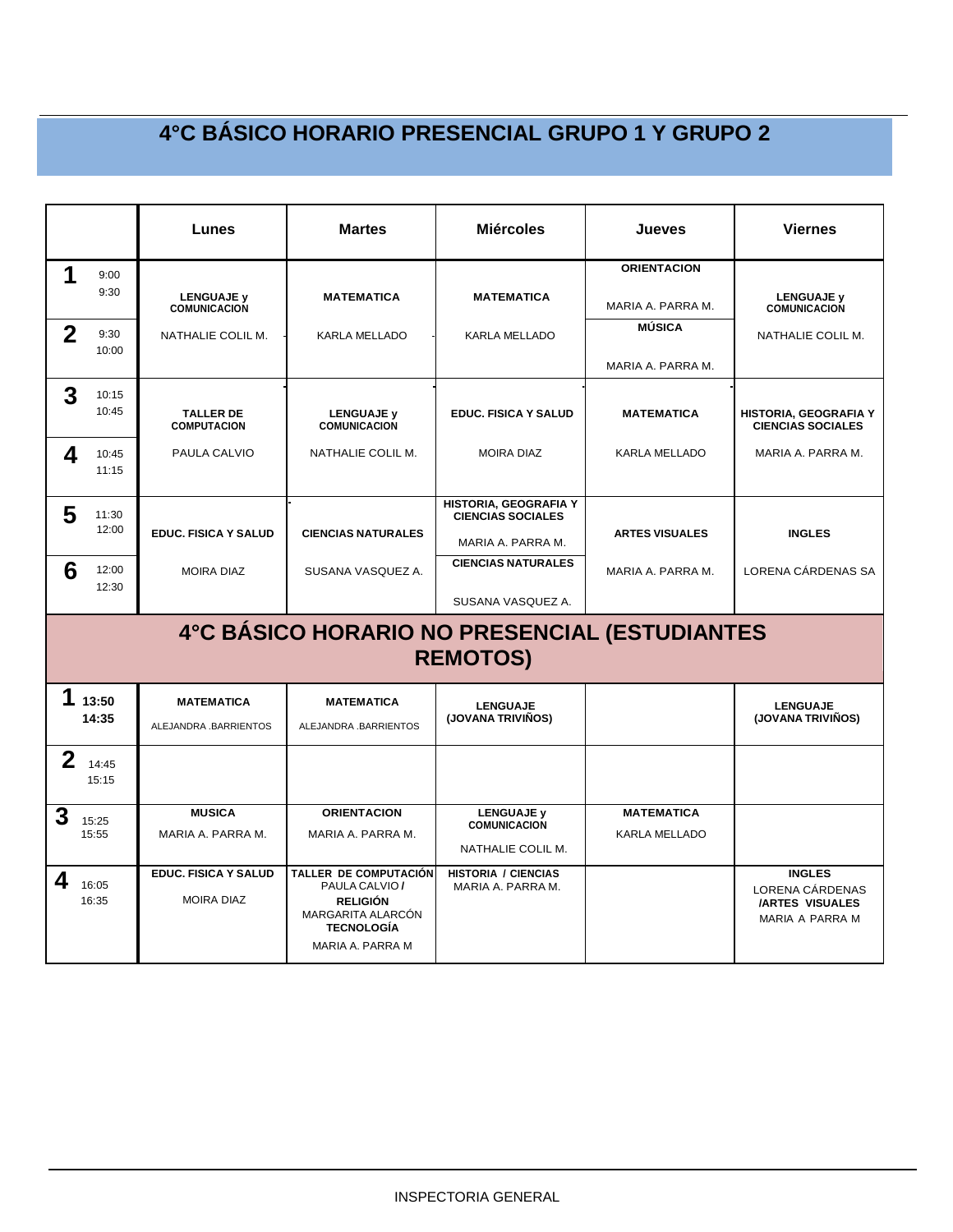|   |                 | Lunes                                                         | <b>Martes</b>                                                                                                                                        | <b>Miércoles</b>                                                 | Jueves                                                                                | Viernes                                                                                 |
|---|-----------------|---------------------------------------------------------------|------------------------------------------------------------------------------------------------------------------------------------------------------|------------------------------------------------------------------|---------------------------------------------------------------------------------------|-----------------------------------------------------------------------------------------|
| 1 | 9:00<br>9:30    | HISTORIA, GEOGRAFIA Y<br><b>CIENCIAS SOCIALES</b>             | <b>LENGUAJE y</b><br><b>COMUNICACION</b>                                                                                                             | <b>LENGUAJE y</b><br><b>COMUNICACION</b>                         | <b>MATEMATICA</b>                                                                     | <b>TALLER DE</b><br><b>COMPUTACION</b>                                                  |
| 2 | 9:30<br>10:00   | <b>MYRIAM PEREZ TELLO</b>                                     | NATHALIE COLIL M.                                                                                                                                    | NATHALIE COLIL M.                                                | NICOLE FARIAS H.                                                                      | PAULA CALVIO                                                                            |
| 3 | 10:15<br>10:45  | <b>MATEMATICA</b>                                             | <b>INGLES</b>                                                                                                                                        | <b>ARTES VISUALES</b>                                            | <b>LENGUAJE y</b><br><b>COMUNICACION</b>                                              | <b>CIENCIAS NATURALES</b>                                                               |
| 4 | 10:45<br>11:15  | NICOLE FARIAS H.                                              | TAMARA ROBLES S.                                                                                                                                     | MARIA A. PARRA M.                                                | NATHALIE COLIL M.                                                                     | SUSANA VASQUEZ A.                                                                       |
| 5 | 11:30           | <b>TECNOLOGIA</b>                                             | <b>ORIENTACION</b>                                                                                                                                   |                                                                  | <b>MÚSICA</b>                                                                         |                                                                                         |
|   | 12:00           | MARTA FONSECA O.                                              | NICOLE FARIAS H.                                                                                                                                     | HISTORIA, GEOGRAFIA Y<br><b>CIENCIAS SOCIALES</b>                | MYRIAM PEREZ TELLO                                                                    | <b>EDUC. FISICA Y SALUD</b>                                                             |
| 6 | 12:00<br>12:30  | <b>CIENCIAS NATURALES</b>                                     | <b>MATEMATICA</b>                                                                                                                                    | <b>MYRIAM PEREZ TELLO</b>                                        | <b>INGLES</b>                                                                         | <b>RODRIGO RIQUELME</b>                                                                 |
|   |                 | SUSANA VASQUEZ A.                                             | NICOLE FARIAS H.                                                                                                                                     |                                                                  | TAMARA ROBLES S.                                                                      |                                                                                         |
|   |                 |                                                               |                                                                                                                                                      | 5°A BÁSICO HORARIO NO PRESENCIAL (ESTUDIANTES<br><b>REMOTOS)</b> |                                                                                       |                                                                                         |
|   | 11:00           | <b>MATEMATICA</b>                                             | <b>MATEMATICA</b>                                                                                                                                    |                                                                  |                                                                                       |                                                                                         |
|   | 11:45           | ALEJANDRA .BARRIENTOS                                         | ALEJANDRA .BARRIENTOS                                                                                                                                |                                                                  |                                                                                       |                                                                                         |
|   | 212:00<br>12:45 |                                                               | <b>LENGUAJE</b><br>(JOVANA TRIVIÑOS)                                                                                                                 |                                                                  |                                                                                       |                                                                                         |
|   | 313:50<br>14:35 |                                                               |                                                                                                                                                      |                                                                  |                                                                                       |                                                                                         |
| 4 | 14:45<br>15:15  | <b>LENGUAJE y</b><br><b>COMUNICACION</b><br>NATHALIE COLIL M. | <b>MATEMATICA</b><br>NICOLE FARIAS H.                                                                                                                | <b>CIENCIAS NATURALES</b><br>SUSANA VASQUEZ A.                   | <b>ARTES VISUALES</b><br>MARIA A. PARRA M./<br><b>EDUC FISICA</b><br>RODRIGO RIQUELME | <b>HISTORIA</b><br><b>MYRIAM PEREZ TELLO /</b><br><b>INGLÉS</b><br><b>TAMARA ROBLES</b> |
| 5 | 15:25<br>15:55  | <b>LENGUAJE</b><br>(JOVANA TRIVIÑOS)                          | <b>TALLER DE</b><br><b>COMPUTACION</b><br>PAULA CALVIO /<br><b>ORIENTACIÓN</b><br><b>NICOLE FARIAS</b><br><b>/TECNOLOGIA</b><br><b>MARTA FONSECA</b> | BELIOIÁN VINÍCIOS ENVIS MATERIAL A TRAVÉO DE OLACOROQUIQARA      |                                                                                       |                                                                                         |

**RELIGIÓN Y MÚSICA ENVIA MATERIAL A TRAVÉS DE CLASSROOM CADA**

**TRES SEMANAS**

INSPECTORIA GENERAL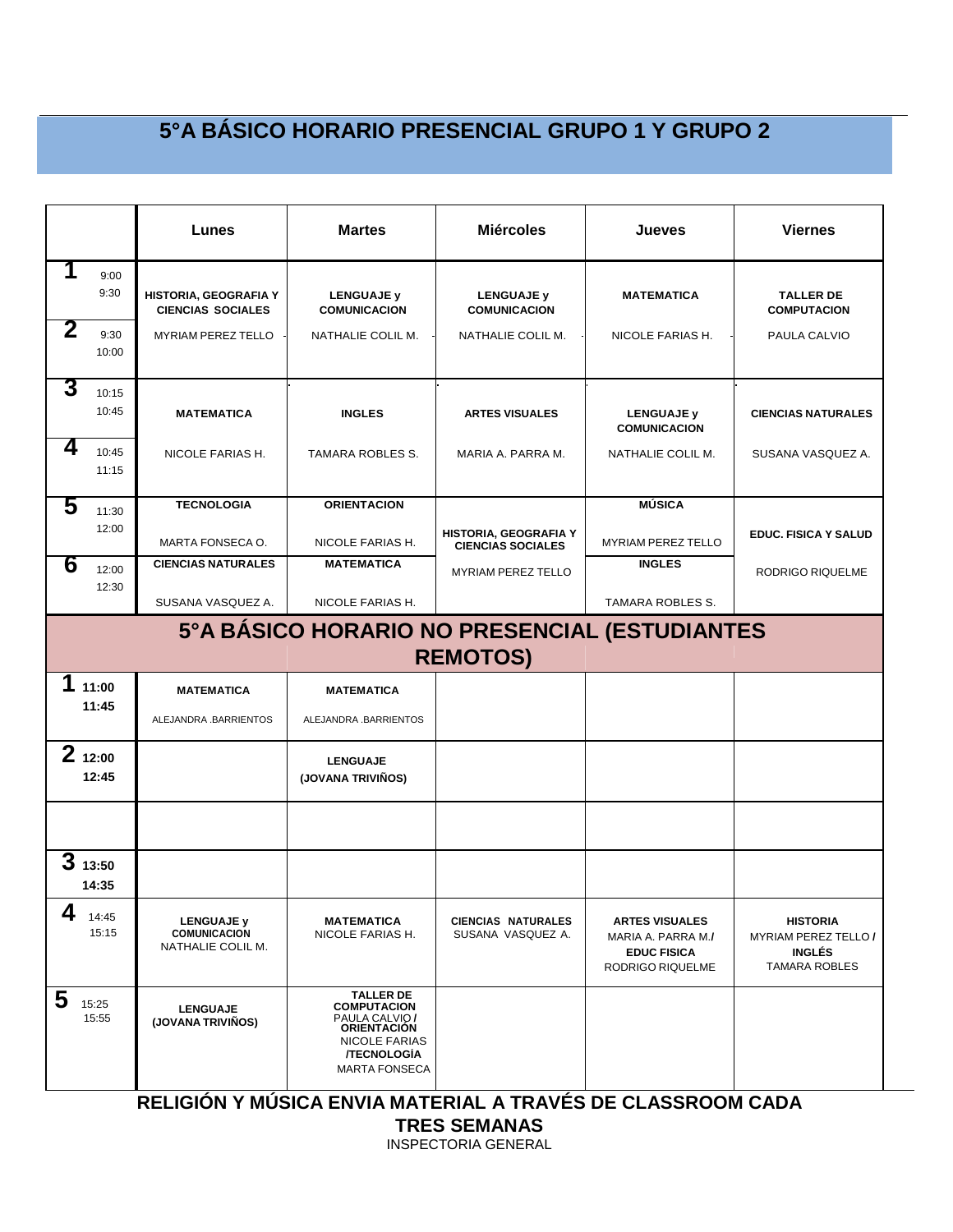|              |                 | Lunes                                                                          | <b>Martes</b>                                                 | <b>Miércoles</b>                                                                  | <b>Jueves</b>                                | <b>Viernes</b>                                                                         |
|--------------|-----------------|--------------------------------------------------------------------------------|---------------------------------------------------------------|-----------------------------------------------------------------------------------|----------------------------------------------|----------------------------------------------------------------------------------------|
| 1            | 9:00<br>9:30    | <b>ORIENTACION</b>                                                             | <b>CIENCIAS NATURALES</b>                                     | <b>MATEMATICA</b>                                                                 | <b>LENGUAJE y</b>                            | <b>INGLES</b>                                                                          |
|              |                 | RODRIGO RIQUELME                                                               |                                                               |                                                                                   | <b>COMUNICACION</b>                          |                                                                                        |
| $\mathbf{2}$ | 9:30<br>10:00   | <b>TECNOLOGIA</b>                                                              | SUSANA VASQUEZ A.                                             | NICOLE FARIAS H.                                                                  | NATHALIE COLIL M.                            | TAMARA ROBLES S.                                                                       |
|              |                 | MARTA FONSECA O.                                                               |                                                               |                                                                                   |                                              |                                                                                        |
| 3            | 10:15           |                                                                                |                                                               |                                                                                   | <b>INGLES</b>                                |                                                                                        |
|              | 10:45           | <b>ARTES VISUALES</b>                                                          | <b>MATEMATICA</b>                                             | HISTORIA, GEOGRAFIA Y<br><b>CIENCIAS SOCIALES</b>                                 | <b>TAMARA ROBLES S.</b>                      | <b>TALLER DE</b><br><b>COMPUTACION</b>                                                 |
| 4            | 10:45           | MARIA A. PARRA M.                                                              | NICOLE FARIAS H.                                              | <b>MYRIAM PEREZ TELLO</b>                                                         | <b>CIENCIAS NATURALES</b>                    | PAULA CALVIO                                                                           |
|              | 11:15           |                                                                                |                                                               |                                                                                   | SUSANA VASQUEZ A.                            |                                                                                        |
| 5            | 11:30           |                                                                                |                                                               |                                                                                   | <b>MATEMATICA</b>                            |                                                                                        |
|              | 12:00           | <b>LENGUAJE y</b><br><b>COMUNICACION</b>                                       | <b>EDUC. FISICA Y SALUD</b>                                   | LENGUAJE y<br><b>COMUNICACION</b>                                                 | NICOLE FARIAS H.                             | <b>HISTORIA, GEOGRAFIA Y</b><br><b>CIENCIAS SOCIALES</b>                               |
| 6            | 12:00           | NATHALIE COLIL M.                                                              | RODRIGO RIQUELME                                              | NATHALIE COLIL M.                                                                 | <b>MÚSICA</b>                                | <b>MYRIAM PEREZ TELLO</b>                                                              |
|              | 12:30           |                                                                                |                                                               |                                                                                   | <b>MYRIAM PEREZ TELLO</b>                    |                                                                                        |
|              |                 |                                                                                |                                                               | 5°B BÁSICO HORARIO NO PRESENCIAL (ESTUDIANTES<br><b>REMOTOS)</b>                  |                                              |                                                                                        |
| 1            | 11:00           |                                                                                |                                                               |                                                                                   |                                              | <b>MATEMATICA</b>                                                                      |
|              | 11:45           |                                                                                |                                                               |                                                                                   |                                              | ALEJANDRA .BARRIENTOS                                                                  |
|              | 212:00<br>12:45 |                                                                                |                                                               |                                                                                   |                                              |                                                                                        |
|              |                 |                                                                                |                                                               |                                                                                   |                                              |                                                                                        |
| 3            | 13:50<br>14:35  |                                                                                |                                                               |                                                                                   |                                              |                                                                                        |
| 4            | 14:45<br>15:15  | <b>CIENCIAS NATURALES</b><br>SUSANA VASQUEZ A.                                 | <b>LENGUAJE y</b><br><b>COMUNICACION</b><br>NATHALIE COLIL M. |                                                                                   |                                              | <b>ARTES VISUALES</b><br>MARIA A. PARRA M./<br><b>EDUC. FÍSICA</b><br>RODRIGO RIQUELME |
| 5            | 15:25<br>15:55  | <b>TALLER DE</b><br><b>COMPUTACION</b><br>PAULA CALVIO /<br><b>ORIENTACIÓN</b> | <b>MATEMATICA</b><br>ALEJANDRA .BARRIENTOS                    | <b>MATEMÁTICAS</b><br>NICOLE FARIAS H.                                            | <b>HISTORIA</b><br><b>MYRIAM PEREZ TELLO</b> |                                                                                        |
|              |                 | RODRIGO RIQUELME<br><b>TECNOLOGÍA</b><br><b>MARTA FONSECA</b>                  |                                                               |                                                                                   | <b>INGLÉS</b><br><b>TAMARA ROBLES</b>        |                                                                                        |
| 6            | 16:05<br>16:35  | BELIAIÁN V MIÍOIA EMILA                                                        |                                                               | <b>LENGUAJE</b><br>(JOVANA TRIVIÑOS)<br>$MATENUU A F NUF R F R U A Q Q R R R Q Q$ | <b>LENGUAJE</b><br>(JOVANA TRIVIÑOS)         |                                                                                        |

#### **RELIGIÓN Y MÚSICA ENVIA MATERIAL A TRAVÉS DE CLASSROOM CADA TRES**

**SEMANAS**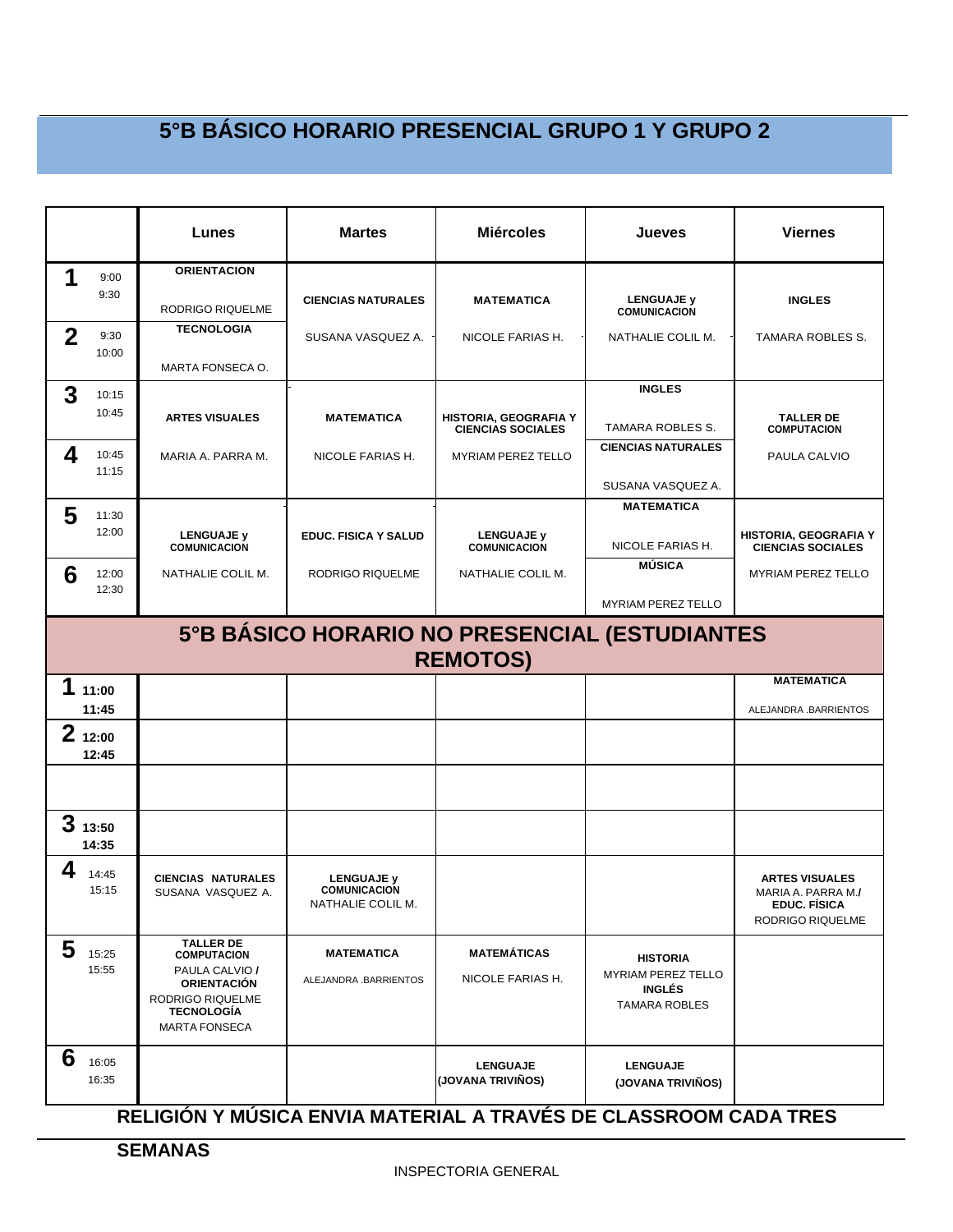|                |                 | Lunes                                                                                | <b>Martes</b>                                     | <b>Miércoles</b>                                                                                                                                     | Jueves                                                         | <b>Viernes</b>                                |
|----------------|-----------------|--------------------------------------------------------------------------------------|---------------------------------------------------|------------------------------------------------------------------------------------------------------------------------------------------------------|----------------------------------------------------------------|-----------------------------------------------|
| 1              | 9:00<br>9:30    | <b>MATEMATICA</b>                                                                    | <b>TALLER DE</b><br><b>COMPUTACION</b>            | <b>INGLES</b>                                                                                                                                        | <b>ARTES VISUALES</b>                                          | <b>CIENCIAS NATURALES</b>                     |
| $\overline{2}$ | 9:30<br>10:00   | TERESITA CASTRO VI                                                                   | PAULA CALVIO                                      | TAMARA ROBLES S.                                                                                                                                     | MARTA FONSECA O.                                               | SUSANA VASQUEZ A.                             |
| 3              | 10:15<br>10:45  | HISTORIA, GEOGRAFIA Y<br><b>CIENCIAS SOCIALES</b>                                    | HISTORIA, GEOGRAFIA Y<br><b>CIENCIAS SOCIALES</b> | <b>EDUC. FISICA Y SALUD</b>                                                                                                                          | <b>MATEMATICA</b><br><b>TERESITA CASTRO VI</b>                 | <b>MATEMATICA</b>                             |
| 4              | 10:45<br>11:15  | <b>MYRIAM PEREZ TELLO</b>                                                            | <b>MYRIAM PEREZ TELLO</b>                         | CRISTIAN GONZALEZ                                                                                                                                    | <b>TECNOLOGIA</b><br>MARTA FONSECA O.                          | <b>TERESITA CASTRO VI</b>                     |
| 5              | 11:30           |                                                                                      |                                                   | <b>CIENCIAS NATURALES</b>                                                                                                                            | <b>INGLES</b>                                                  |                                               |
|                | 12:00           | <b>LENGUAJE y</b><br><b>COMUNICACION</b>                                             | <b>LENGUAJE y</b><br><b>COMUNICACION</b>          | SUSANA VASQUEZ A.                                                                                                                                    | TAMARA ROBLES S.                                               | <b>LENGUAJE y</b><br><b>COMUNICACION</b>      |
| 6              | 12:00<br>12:30  | PATRICIA LOPEZ LAG                                                                   | PATRICIA LOPEZ LAG                                | <b>ORIENTACION</b>                                                                                                                                   | <b>MÚSICA</b>                                                  | PATRICIA LOPEZ LAG                            |
|                |                 |                                                                                      |                                                   | <b>TAMARA ROBLES S.</b>                                                                                                                              | MARTA FONSECA O.                                               |                                               |
|                |                 |                                                                                      | 5°C BÁSICO HORARIO NO PRESENCIAL (ESTUDIANTES     | <b>REMOTOS)</b>                                                                                                                                      |                                                                |                                               |
| 1              | 11:00<br>11:45  | <b>LENGUAJE</b><br>(JOVANA TRIVIÑOS)                                                 | <b>LENGUAJE</b><br>(JOVANA TRIVIÑOS)              | <b>MATEMATICA</b><br>ALEJANDRA .BARRIENTOS                                                                                                           | <b>MATEMATICA</b><br>ALEJANDRA .BARRIENTOS                     |                                               |
|                | 212:00<br>12:45 |                                                                                      |                                                   |                                                                                                                                                      |                                                                |                                               |
|                |                 |                                                                                      |                                                   |                                                                                                                                                      |                                                                |                                               |
| 3              | 13:50<br>14:35  |                                                                                      |                                                   |                                                                                                                                                      |                                                                |                                               |
| $4_{14:45}$    | 15:15           | <b>ARTES VISUALES</b><br>MARTA FONSECA O./<br><b>EDUC FÍSICA</b><br>RODRIGO RIQUELME |                                                   | <b>HISTORIA</b><br><b>MYRIAM PEREZ</b><br>TELLO /<br><b>INGLÉS</b><br><b>TAMARA ROBLES</b>                                                           | <b>LENGUAJE y</b><br><b>COMUNICACION</b><br>PATRICIA LOPEZ LAG | <b>CIENCIAS NATURALES</b><br>SUSANA VASQUEZA. |
| 5              | 15:25<br>15:55  |                                                                                      | <b>MATEMÁTICAS</b><br><b>TERESITA CASTRO VI</b>   | <b>TALLER DE</b><br><b>COMPUTACION</b><br>PAULA CALVIO /<br><b>ORIENTACIÓN</b><br><b>TAMARA ROBLES</b><br><b>/TECNOLOGIA</b><br><b>MARTA FONSECA</b> |                                                                |                                               |

#### **RELIGIÓN Y MÚSICA ENVIA MATERIAL A TRAVÉS DE CLASSROOM CADA TRES SEMANAS**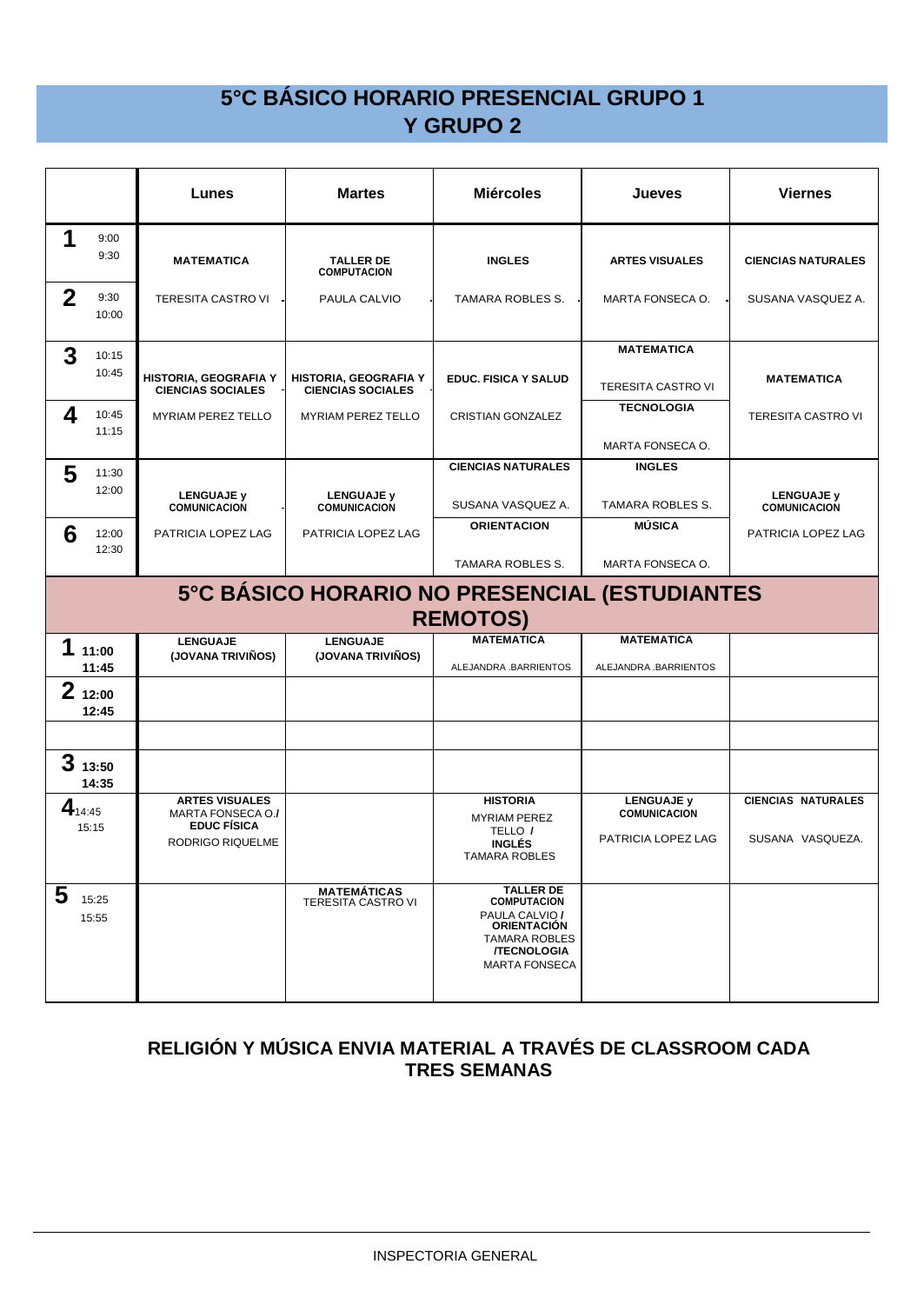# **6 A BÁSICO HORARIO PRESENCIAL GRUPO 1 Y**

|             |                | Lunes                                                      | <b>Martes</b>                                    | <b>Miércoles</b>                                                | <b>Jueves</b>                            | <b>Viernes</b>                                                       |
|-------------|----------------|------------------------------------------------------------|--------------------------------------------------|-----------------------------------------------------------------|------------------------------------------|----------------------------------------------------------------------|
|             | 9:00<br>9:30   | <b>CIENCIAS NATURALES</b>                                  | <b>MATEMATICA</b>                                | HISTORIA, GEOGRAFIA Y<br><b>CIENCIAS SOCIALES</b>               | <b>LENGUAJE y</b><br><b>COMUNICACION</b> | <b>LENGUAJE y</b><br><b>COMUNICACION</b>                             |
| $\mathbf 2$ | 9:30<br>10:00  | SUSANA VASQUEZ A.                                          | NICOLE FARIAS H.                                 | <b>MYRIAM PEREZ TELLO</b>                                       | PATRICIA LOPEZ LAG                       | PATRICIA LOPEZ LAG                                                   |
| 3           | 10:15          |                                                            |                                                  |                                                                 | <b>TECNOLOGIA</b>                        |                                                                      |
|             | 10:45          | <b>ARTES VISUALES</b>                                      | <b>TALLER DE</b><br><b>COMPUTACION</b>           | <b>MATEMATICA</b>                                               | MARTA FONSECA O.                         | HISTORIA, GEOGRAFIA Y<br><b>CIENCIAS SOCIALES</b>                    |
| 4           | 10:45<br>11:15 | MARTA FONSECA O.                                           | PAULA CALVIO                                     | NICOLE FARIAS H.                                                | <b>INGLES</b>                            | <b>MYRIAM PEREZ TELLO</b>                                            |
|             |                |                                                            |                                                  |                                                                 | TAMARA ROBLES S.                         |                                                                      |
| 5           | 11:30          |                                                            |                                                  |                                                                 | <b>CIENCIAS NATURALES</b>                |                                                                      |
|             | 12:00          | <b>INGLES</b>                                              | <b>EDUC. FISICA Y SALUD</b>                      | <b>LENGUAJE y</b><br><b>COMUNICACION</b>                        | SUSANA VASQUEZ A.                        | <b>MATEMATICA</b>                                                    |
| 6           | 12:00<br>12:30 | TAMARA ROBLES S.                                           | <b>MOIRA DIAZ</b>                                | PATRICIA LOPEZ LAG                                              | <b>ORIENTACION</b>                       | NICOLE FARIAS H.                                                     |
|             |                |                                                            |                                                  |                                                                 | <b>MYRIAM PEREZ TELLO</b>                |                                                                      |
|             |                |                                                            |                                                  | 6A BÁSICO HORARIO NO PRESENCIAL (ESTUDIANTES<br><b>REMOTOS)</b> |                                          |                                                                      |
|             |                | <b>MATEMATICA</b>                                          | <b>MATEMATICA</b>                                |                                                                 |                                          |                                                                      |
|             | 10:00          | <b>Jaime Cruz</b>                                          | <b>Jaime Cruz</b>                                |                                                                 |                                          |                                                                      |
|             | 10:45          |                                                            |                                                  |                                                                 |                                          |                                                                      |
|             |                |                                                            |                                                  |                                                                 |                                          |                                                                      |
| $\mathbf 2$ | 14:45<br>15:15 | <b>LENGUAJE y</b><br><b>COMUNICACION</b>                   | <b>HISTORIA</b><br><b>MYRIAM PEREZ</b><br>TELLO/ | <b>MATEMATICA</b>                                               | <b>CIENCIAS NATURALES</b>                | <b>TALLER DE COMPUTACION</b><br>PAULA CALVIO /<br><b>ORIENTACIÓN</b> |
|             |                | PATRICIA LOPEZ LAG                                         | <b>INGLÉS</b><br><b>TAMARA ROBLES</b>            | NICOLE FARIAS H.                                                | SUSANA VASQUEZ A.                        | <b>MYRIAM PEREZ T.</b><br><b>TECNOLOGÍA</b><br><b>MARTA FONSECA</b>  |
| 3           | 15:25          | <b>MÚSICA</b>                                              | LENGUAJE y<br>COMUNICACIÓN                       | <b>LENGUAJE y</b><br><b>COMUNICACIÓN</b>                        |                                          |                                                                      |
|             | 15:55          | <b>MARTA MOLINA</b><br>/ EDUC, FISICA<br><b>MOIRA DIAZ</b> | <b>MAGALY SALAZAR</b>                            | <b>MAGALY SALAZAR</b>                                           |                                          |                                                                      |
| 4           | 16:05<br>16:35 |                                                            |                                                  |                                                                 |                                          |                                                                      |

#### **RELIGIÓN Y ARTES ENVIA MATERIAL A TRAVÉS DE CLASSROOM CADA TRES SEMANAS**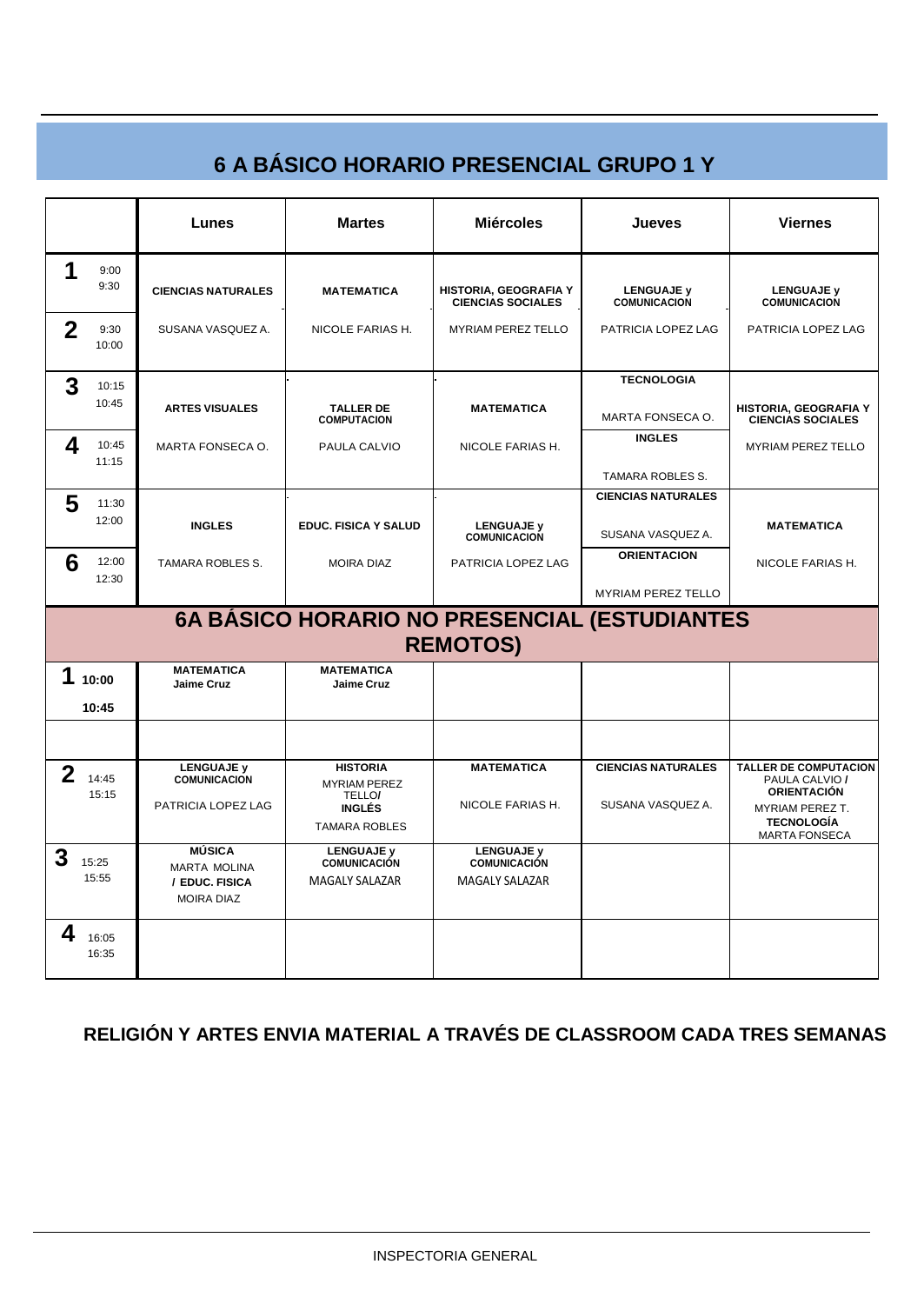|             |                | Lunes                                    | <b>Martes</b>                                                        | <b>Miércoles</b>                         | Jueves                                            | <b>Viernes</b>                                           |
|-------------|----------------|------------------------------------------|----------------------------------------------------------------------|------------------------------------------|---------------------------------------------------|----------------------------------------------------------|
| 1           | 9:00           |                                          |                                                                      | <b>TECNOLOGIA</b>                        |                                                   |                                                          |
|             | 9:30           | <b>TALLER DE</b><br><b>COMPUTACION</b>   | <b>EDUC. FISICA Y SALUD</b>                                          | <b>MARTA FONSECA O.</b>                  | <b>CIENCIAS NATURALES</b>                         | <b>HISTORIA, GEOGRAFIA Y</b><br><b>CIENCIAS SOCIALES</b> |
| $\mathbf 2$ | 9:30<br>10:00  | PAULA CALVIO                             | <b>NELSON ARAYA</b>                                                  | <b>CIENCIAS NATURALES</b>                | SUSANA VASQUEZ A.                                 | <b>MYRIAM PEREZ TELLO</b>                                |
|             |                |                                          |                                                                      | SUSANA VASQUEZ A.                        |                                                   |                                                          |
| 3           | 10:15          |                                          |                                                                      | <b>ORIENTACION</b>                       |                                                   |                                                          |
|             | 10:45          | <b>LENGUAJE y</b><br><b>COMUNICACION</b> | <b>LENGUAJE y</b><br><b>COMUNICACION</b>                             | PATRICIA LOPEZ LAG                       | HISTORIA, GEOGRAFIA Y<br><b>CIENCIAS SOCIALES</b> | <b>MATEMATICA</b>                                        |
| 4           | 10:45<br>11:15 | PATRICIA LOPEZ LAG                       | PATRICIA LOPEZ LAG                                                   | <b>INGLES</b>                            | <b>MYRIAM PEREZ TELLO</b>                         | NICOLE FARIAS H.                                         |
|             |                |                                          |                                                                      | TAMARA ROBLES S.                         |                                                   |                                                          |
| 5           | 11:30<br>12:00 | <b>MATEMATICA</b>                        | <b>INGLES</b>                                                        | <b>MATEMATICA</b>                        | <b>LENGUAJE y</b>                                 | <b>ARTES VISUALES</b>                                    |
|             |                |                                          |                                                                      |                                          | <b>COMUNICACION</b>                               |                                                          |
| 6           | 12:00<br>12:30 | NICOLE FARIAS H.                         | TAMARA ROBLES S.                                                     | NICOLE FARIAS H.                         | PATRICIA LOPEZ LAG                                | MARTA FONSECA O.                                         |
|             |                |                                          | 6B BÁSICO HORARIO NO PRESENCIAL (ESTUDIANTES                         |                                          |                                                   |                                                          |
|             |                |                                          |                                                                      | <b>REMOTOS)</b>                          |                                                   |                                                          |
| 1           | 14:45<br>15:15 | <b>MATEMATICA</b>                        | <b>TALLER DE COMPUTACION</b><br>PAULA CALVIO /<br><b>ORIENTACIÓN</b> | <b>LENGUAJE v</b><br><b>COMUNICACION</b> | <b>MUSICA</b><br><b>MARTA MOLINA V</b>            | <b>LENGUAJE y</b><br><b>COMUNICACIÓN</b>                 |
|             |                |                                          | PATRICIA LOPEZ<br><b>TECNOLOGIA</b><br><b>MARTA FONSECA</b>          |                                          | / EDUC FÍSICA<br><b>MOIRA DIAZ</b>                | <b>MAGALY SALAZAR</b>                                    |
|             |                | NICOLE FARIAS H.                         |                                                                      | PATRICIA LOPEZ LAG                       |                                                   |                                                          |
| $\mathbf 2$ | 15:25          | <b>CIENCIAS NATURALES</b>                | <b>MATEMATICA</b>                                                    | <b>MATEMATICA</b>                        | <b>LENGUAJE y</b><br><b>COMUNICACIÓN</b>          | <b>HISTORIA</b><br><b>MYRIAM PEREZ TELLO /</b>           |
|             | 15:55          |                                          | <b>JAIME CRUZ</b>                                                    | <b>JAIME CRUZ</b>                        | <b>MAGALY SALAZAR</b>                             | <b>INGLÉS</b><br><b>TAMARA ROBLES</b>                    |
|             |                | SUSANA VASQUEZ A.                        |                                                                      |                                          |                                                   |                                                          |
| 3           | 16:05<br>16:35 |                                          |                                                                      |                                          |                                                   |                                                          |

#### **RELIGIÓN Y ARTES ENVIA MATERIAL A TRAVÉS DE CLASSROOM CADA TRES SEMANAS**